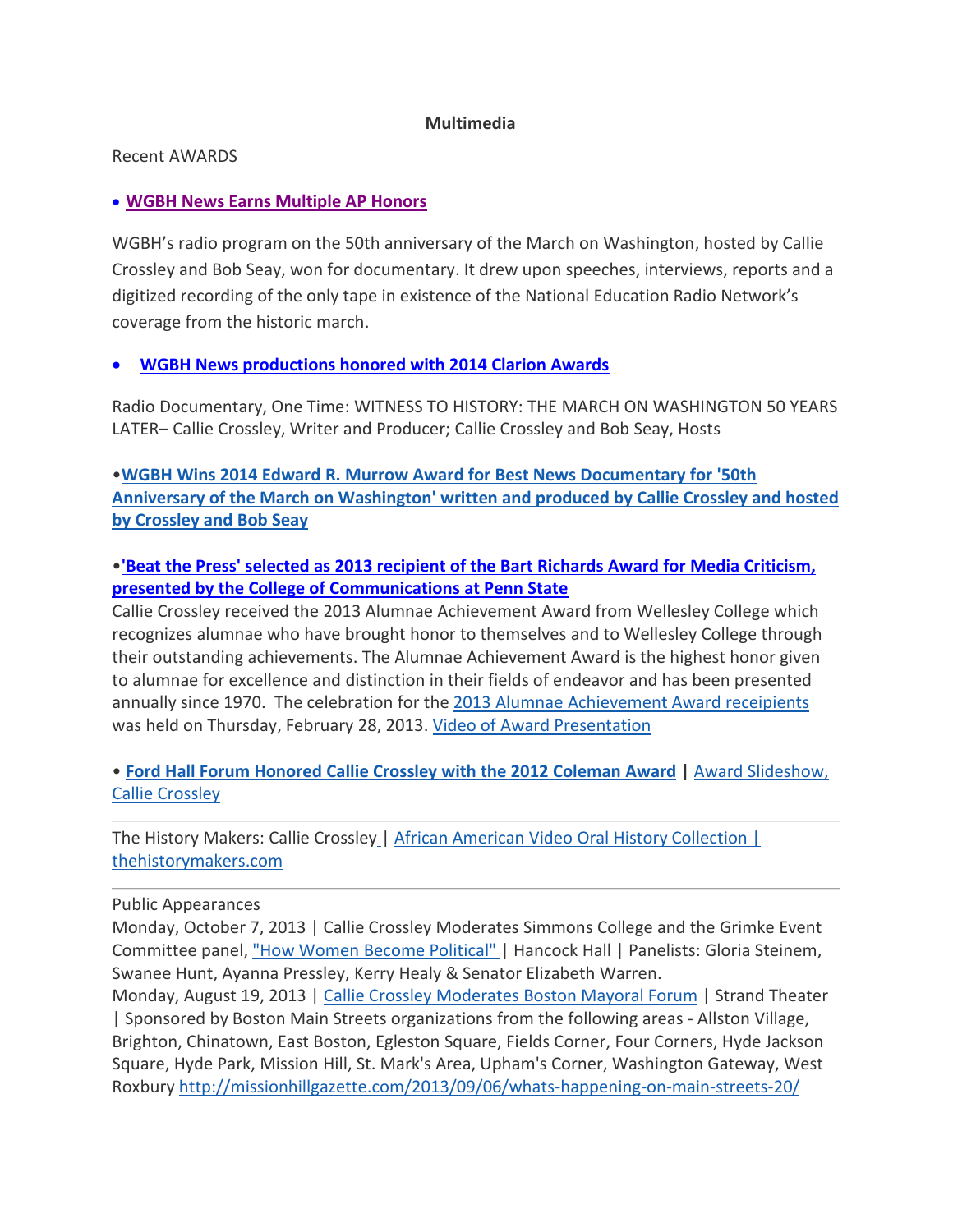August 13, 2013

The Kennedy Library Forum on The 50th Anniversary of the March on Washington for Jobs and Freedom hosts a panel discussion with historians Clayborne Carson and Peniel Joseph, civil rights leader Elaine Jones, Kennedy administration official Harris Wofford, and veteran journalist Callie Crossley. [Video](http://www.jfklibrary.org/Asset-Viewer/mEvv9f7BpkWv-AV9VdbYPQ.aspx) Part 1 | [Video](http://www.jfklibrary.org/Asset-Viewer/Xm5Ob6s_fUCWejK7DsQO1A.aspx) Part 2

Thursday, May 2, 2013 | Callie Crossley [Moderates](https://forum.iop.harvard.edu/content/conversation-soledad-obrien-callie-crossley) Discussion with Soledad O'Brien at The Forum at the Kennedy School Soledad O'Brien, award-winning broadcast journalist and Harvard College class of 1988, discussed her career, race, and education with Callie Crossley, WGBH 89.7 host and spring 2002 IOP resident fellow. The discussion ranged from O'Brien's experiences as a Black and Latino journalist covering issues of race in America to key moments that O'Brien has covered during her career. O'Brien also responded to audience questions about race in media coverage and education policy.

Monday, March 18, 2013 | Crossley [moderates](http://www.emerson.edu/news-events/emerson-college-today/video-games-gun-violence#.UYrFg2S9Kc0) Emerson College Panel Discussion on [Gun](http://www.emerson.edu/news-events/emerson-college-today/video-games-gun-violence#.UYrFg2S9Kc0) Violence in Media and [Electronic](http://www.emerson.edu/news-events/emerson-college-today/video-games-gun-violence#.UYrFg2S9Kc0) Games at the Semel [Theater.](http://www.emerson.edu/news-events/emerson-college-today/video-games-gun-violence#.UYrFg2S9Kc0) There are 300 million guns in the United States, which means one for every American and 45 percent of households, according to Crossley, who mentioned the statistics at the beginning of the discussion.

Media Appearances

• Boston Herald, February 18, 2014 | King's kids [dimish](http://bostonherald.com/news_opinion/opinion/op_ed/2014/02/king_s_kids_diminish_his_legacy) his legacy (article has been archived) **•** CNN, Reliable Sources, January 5, 2014 | [Response](http://reliablesources.blogs.cnn.com/2014/01/04/sneak-peek-at-the-jan-5-show/) to Melissa Harris Perry's Apology for poking fun at a photo of Mitt Romney's 21 [grandchildren,](http://reliablesources.blogs.cnn.com/2014/01/04/sneak-peek-at-the-jan-5-show/) zeroing in on the adopted black [grandchild.](http://reliablesources.blogs.cnn.com/2014/01/04/sneak-peek-at-the-jan-5-show/)

National Public Radio

- Tell Me More with Michel Martin | January 14, 2014 | In 'Year of Action' What Can [President](http://www.npr.org/2014/01/16/263077687/in-year-of-action-what-can-president-obama-do) [Obama](http://www.npr.org/2014/01/16/263077687/in-year-of-action-what-can-president-obama-do) Do?
- Tell Me More *with Michel Martin* | November 20, 2013| [Obamacare](http://www.npr.org/templates/story/story.php?storyId=246334546) Crashes President's Polls, Does It [Matter?](http://www.npr.org/templates/story/story.php?storyId=246334546)
- Tell Me More *with Michel Martin* |October 7, 2013 | [Government](http://www.npr.org/templates/story/story.php?storyId=230126249) Shutdown: Does the [Minority](http://www.npr.org/templates/story/story.php?storyId=230126249) Rule? Guest host, Celeste Headlee
- Tell Me More *with Michel Martin* | July 26, 2013 | Should [Congress](http://www.npr.org/templates/story/story.php?storyId=205794135) Stop 'Drawing Lines In The [Sand'?](http://www.npr.org/templates/story/story.php?storyId=205794135) Guest Host, Celeste Headlee
- All Things Considered | June 5, 2013 | The Reaction to Michelle Obama's [Reaction](http://www.npr.org/templates/story/story.php?storyId=188974168) to A [Heckler](http://www.npr.org/templates/story/story.php?storyId=188974168) | by Karen Grigsby Bates

#### [WGBH](http://wgbhnews.org/) News

**Under the Radar with Callie Crossley** | WGBH Radio | Sunday's 6-7pm

August 11 Market Basket Is A 'Wake Up Call' For [America](http://wgbhnews.org/post/market-basket-wake-call-america)

August 4 [One-On-One](http://wgbhnews.org/post/one-one-ted-landsmark-bostons-cycle-poverty-under-radar-8314) With Ted Landsmark, Boston's Cycle Of [Poverty](http://wgbhnews.org/post/one-one-ted-landsmark-bostons-cycle-poverty-under-radar-8314)

July 28 Criminalizing Political Behavior, StubHub [Stonewalled,](http://wgbhnews.org/post/criminalizing-political-behavior-stubhub-stonewalled-bostons-rally-israel-under-radar) Boston's Rally For Israel

July 21 'Because She Did It, The Rest Of Us Have A Chance': On Justice Geraldine Hines

July 14 Planned Parenthood Escorts, Sorting [Immigration](http://wgbhnews.org/post/planned-parenthood-escorts-sorting-immigration-policy-immigration-politics-under-radar) Policy Fr Immigration Politics, To [Gain](http://wgbhnews.org/post/gain-critical-mass-engage-girls-stem-young-age) Critical Mass, [Engage](http://wgbhnews.org/post/gain-critical-mass-engage-girls-stem-young-age) Girls in STEM At [Young](http://wgbhnews.org/post/gain-critical-mass-engage-girls-stem-young-age) Age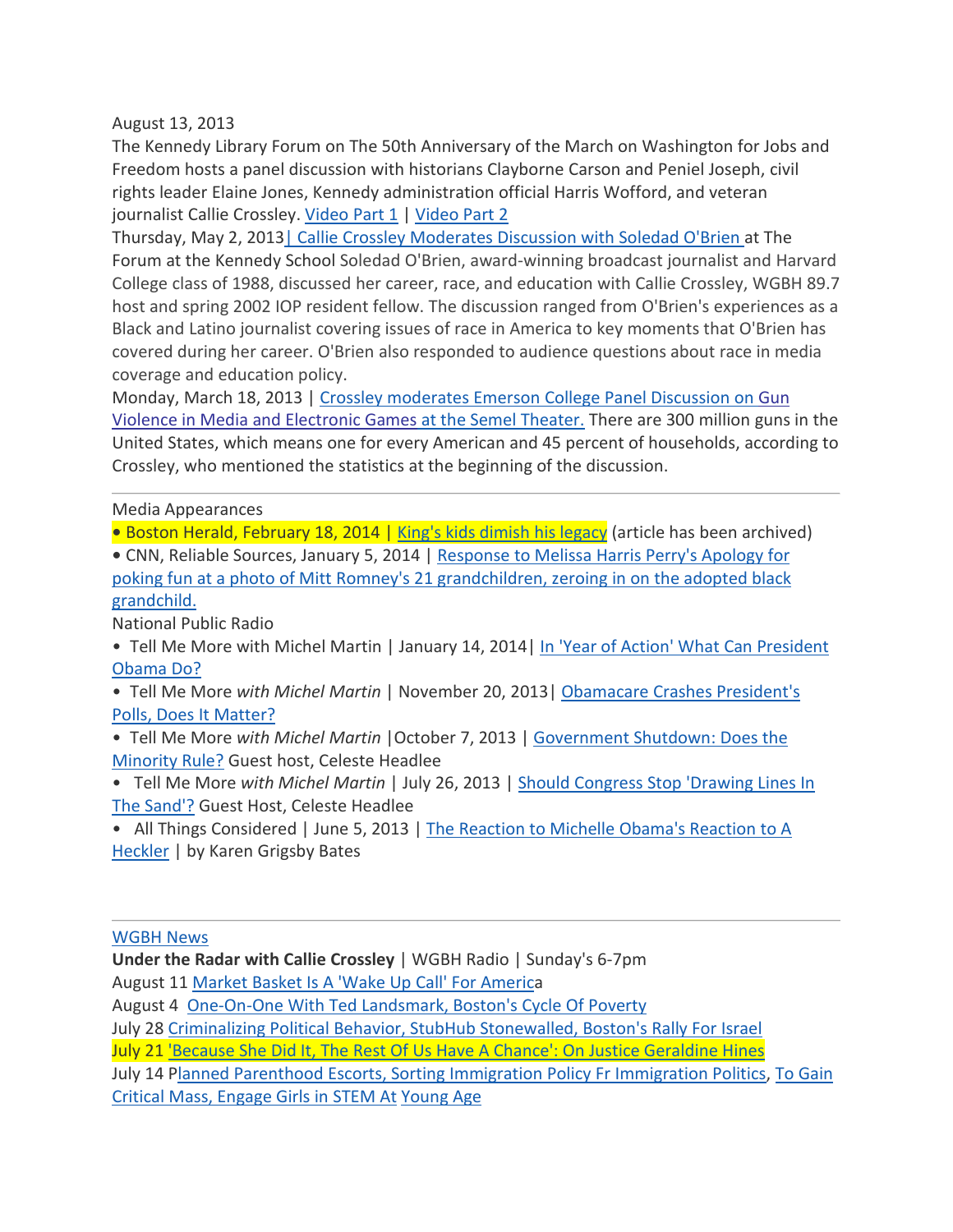| July 7 A Contrtarian History of The U.S., DINOs in RI, Beer With A Heavenly Touch               |
|-------------------------------------------------------------------------------------------------|
| June 22 Latinos And Whiteness, World Cup Slurs, The New \$100 Million Senate Race in NH?        |
| June 18 Pariah Theater's 'For Colored Girls' Brings "Lesser Heard' Voices To Stage              |
| June 13 Occupy MassDOT, Pet Disaster Planning, The Cosby Bill: Under the Radar                  |
| June 6 Callie Crossley's Summer Reading List                                                    |
| May 30 Buddy Cianci, Cape Cod's Third Bridge, Triple Murder Burger: Under The Radar             |
| May 23 Secure Communities And False Narratives, 'Deporter in Chief', Chipolte's Blunders        |
| May 16 Bio Threats, Horse Manure, And The Boston City Council                                   |
| May 12 In Defense of RI, 'Boston Heights', 38 Studios Investigation                             |
| May 5 Gas Tax Gaffes, East Boston Is Hip, Cinco de Mayo Lime Shortage                           |
| April 28 Rhode Island's Addiction Epidemic, the Gender Pay Gap, Cyclist Kittie Knox             |
| April 20 Unlicensed Station Touch 106.1 Raided by the Feds, The Meaning of Boston Strong        |
| April 6 Gentrification in Dudley Square, Breaking Down Voting Barriers, Evandro Carvahlo        |
| March 17 Drummer Terri Lyne Carrington On Her Grammy Winning Album                              |
| March 10 Dorcena Forry St Patricks Day Breakfast Celebrates Changed Boston                      |
| March 3 Will Walsh Deliver On Diversity?                                                        |
| February 24 Lawrence Mayor Plans To Fight Crime Without Raising Taxes                           |
| February 16 Enrollment declines at Dartmouth after a year of protests, Extracurricular Activism |
| by Providence H.S., Cape Cod Lighthouse for Sale   Violence, Mental Health & Stigmitized        |
| <b>Communities</b>                                                                              |
| February 11 Want To Know Where Society Is Going? Watch A Commercial                             |
| February 3, 2014 Meet The Man Behind 'Not Art'                                                  |
| January 26, 2014 Where Are The Teachers of Color?, Latino Voter Drive, Daniel Arrigg Koh        |
| January 13, 2014 Commercial Drone Testing In Cape Cod, Ri Shock Jock Under Fire                 |
| January 5, 2014 New Year, New Mayor, New Boston                                                 |
|                                                                                                 |
| December 22, 2013 Under the Radar Holiday Food, Wine, Music                                     |
| December 8 Under The Radar on New Leader at Neighborhood Restaurant & Training Program,         |
| <b>Mayoral Tributes</b>                                                                         |
| November 26 Does SNL Still Pack A Cultural Punch?                                               |
| November 18 Lantigua's Recount, Incognito And The "N" Word, Immigration Reform Reaches          |
| Dead End                                                                                        |
| November 10 Under The Radar Issues In Elder Care                                                |
| November 4 Issues in the Boston Mayoral Race                                                    |
| October 18 Is New Boston Dead At The Ballot Box?, Wilkerson Out Of Prison, Cambridge            |
| <b>Nightclub As Landlord?</b>                                                                   |
| October 7 Untapped Sleeping Giant Boston Mayoral Election: Latinos and Obamacare                |
| September 23 The Anti-Pope Francis in RI, Chasing Welfare Fraud In Maine, Lawrence Mayoral      |
| Race                                                                                            |
| September 16 Under the Radar Issues In The Boston Mayoral Race                                  |
| August 18 Liquor License 'Apartheid', New Faces In The Boston City Council Races                |
| August 12 Westboro Comes to RI, Dan Wolf Fights to Stay in Gov. Race, Grocer Closings Foil NH   |
| <b>Food Bank</b>                                                                                |
| July 24 East Boston's Revival, Undocumented Immigrants' Tax Contribution, Targeting Street      |
|                                                                                                 |
|                                                                                                 |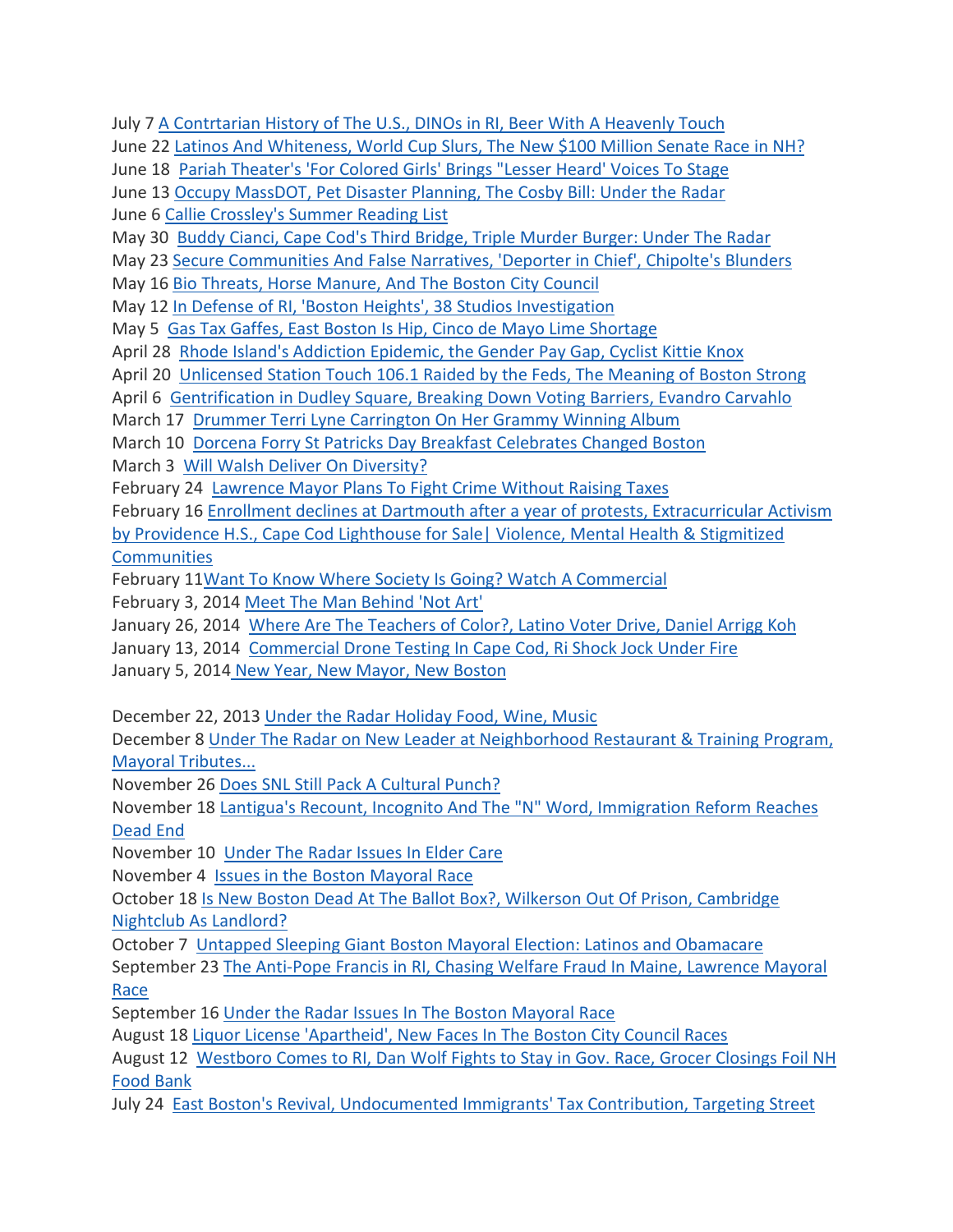Violence In Boston

July 14 Cronhism in [Somerville?](http://wgbhnews.org/post/under-radar-71413-cronyism-somerville-climate-and-diversity-boston-mayors-race) Climate and DIversity In The Boston Mayor's Race, No [Love](http://www.wgbhnews.org/post/under-radar-6913-no-love-liquor-licenses-dudley-sq-racial-bias-marijuana-arrests) For Liquor Licenses In Dudley [Square, Racial](http://www.wgbhnews.org/post/under-radar-6913-no-love-liquor-licenses-dudley-sq-racial-bias-marijuana-arrests) Bias In Marijuana Arrest

June 2 Ending The Ban On Bilingual [Education,](http://www.wgbhnews.org/post/6213-ending-ban-bilingual-education-wheres-gop-love-gomez) Where's The GOP Love For Gomez?

May 31 BPR: Duck Tours vs. [Freedom](http://www.wgbhnews.org/post/bpr-duck-tours-vs-freedom-trail-tours-news-quiz-dane-cooks-boston-strong-show-faux-pas) Trail Tours News Quiz, Dane Cook's Boston Strong Show [Faux](http://www.wgbhnews.org/post/bpr-duck-tours-vs-freedom-trail-tours-news-quiz-dane-cooks-boston-strong-show-faux-pas) Pas

May 26, 2013 [Providence's](http://www.wgbhnews.org/post/52613-providences-superman-building-isnt-so-super-robin-hoods-nh) Superman Building' Isn't So Super, The 'Robin Hoods' of NH May 19 Inside [Politics](http://www.wgbhnews.org/post/under-radar-51913-inside-politics)

May 12 Boston [Exceptionalism,](http://www.wgbhnews.org/post/under-radar-51213-boston-exceptionalism-will-lawmakers-do-away-diversity-visas) Will Lawmakers Do Away With Diversity Visas?

May 5 Public Housing Rotting Away After 10 Years, Tracking [Bombers](http://www.wgbhnews.org/post/under-radar-5513-public-housing-rotting-away-after-10-years-tracking-bombers-gun-powder) via Gun Powder

April 28 [Contested](http://www.wgbhnews.org/post/under-radar-42813-contested-casino-deal-wampanoag-sequester-layoffs) Casino Deal for The [Wampanoag,](http://www.wgbhnews.org/post/under-radar-42813-contested-casino-deal-wampanoag-sequester-layoffs) Sequester Layoff

April 17 "Firsts" In The Boston Mayoral Race, Mass. Rallies for Immigration Reform

April 7 Regional News [Round-up](http://www.wgbhnews.org/post/under-radar-4713-0)

March 29 Local News [Under](http://www.wgbhnews.org/post/under-radar-32913) the

March 24 **[Under](http://http/www.wgbhnews.org/post/under-radar-32413) the Radar** Republicans are spending \$10 million to attract more minorities to their party, immigration advocates in Massachusetts are turning up the heat on lawmakers when it comes to deportations, and a Burlington company has developed technology (and a business plan) for tracking immigrants. Callie Crossley under the radar this week speakes with Boston-based journalist Marcela Garcia and Latino Rebels founder Julio Varela. March 17 **[Under](http://www.wgbhnews.org/post/under-radar-regional-edition-31713) the Radar** Did you know that New Hampshire is considering a gas tax hike for

the first time in 22 years? Or, that Rhode Island is considering a bill that would help eliminate tip theft? Under the Radar with Callie Crossley went regional this week with New Hampshire radio host Arnie Arnesen, Cape Cod Times editor Paul Pronovost, and Providence Journal editorial page editor Robert Whitcomb.

March 10 **[Under](http://www.wgbhnews.org/post/under-radar-callie-crossley-31013) the Radar** Callie Crossley looks at the news and headlines that may have missed your radar this week. On the docket: discrimination in Southie's St. Patrick's Day Parade, the shadowy world of Boston's Neighborhood Councils, and how will labor unions impact the outcome of the U.S. Senate race between Democratic Congressmen Ed Markey and Stephen Lynch?

**Commentary by Callie Crossley** airs on WGBH NewsRadio each Monday during Morning Edition (Boston edition) August 11 Commentary 'Simple Fairness' Is [Required](http://wgbhnews.org/post/simple-fairness-required-tsarnaev) For Tsarnaev August 4 Commentary Why The Obamas Keep [Returning](http://wgbhnews.org/post/why-obamas-keep-returning-marthas-vineyard) To Martha's Vineyard July 21 Commentary Vino Commerce Coming To [Taxachusetts](http://wgbhnews.org/post/vino-commerce-coming-taxachusetts-0) July 14 Commentary California Protests Against [Undocumented](http://wgbhnews.org/post/california-protests-against-undocumented-children-recall-boston-busing) Children Recall Boston Busing July 7 Commentary

Fixed [Nurse-Patient](http://wgbhnews.org/post/fixed-nurse-patient-ratios-are-needed-more-just-icu) Ratios Are Needed In More Than Just The ICU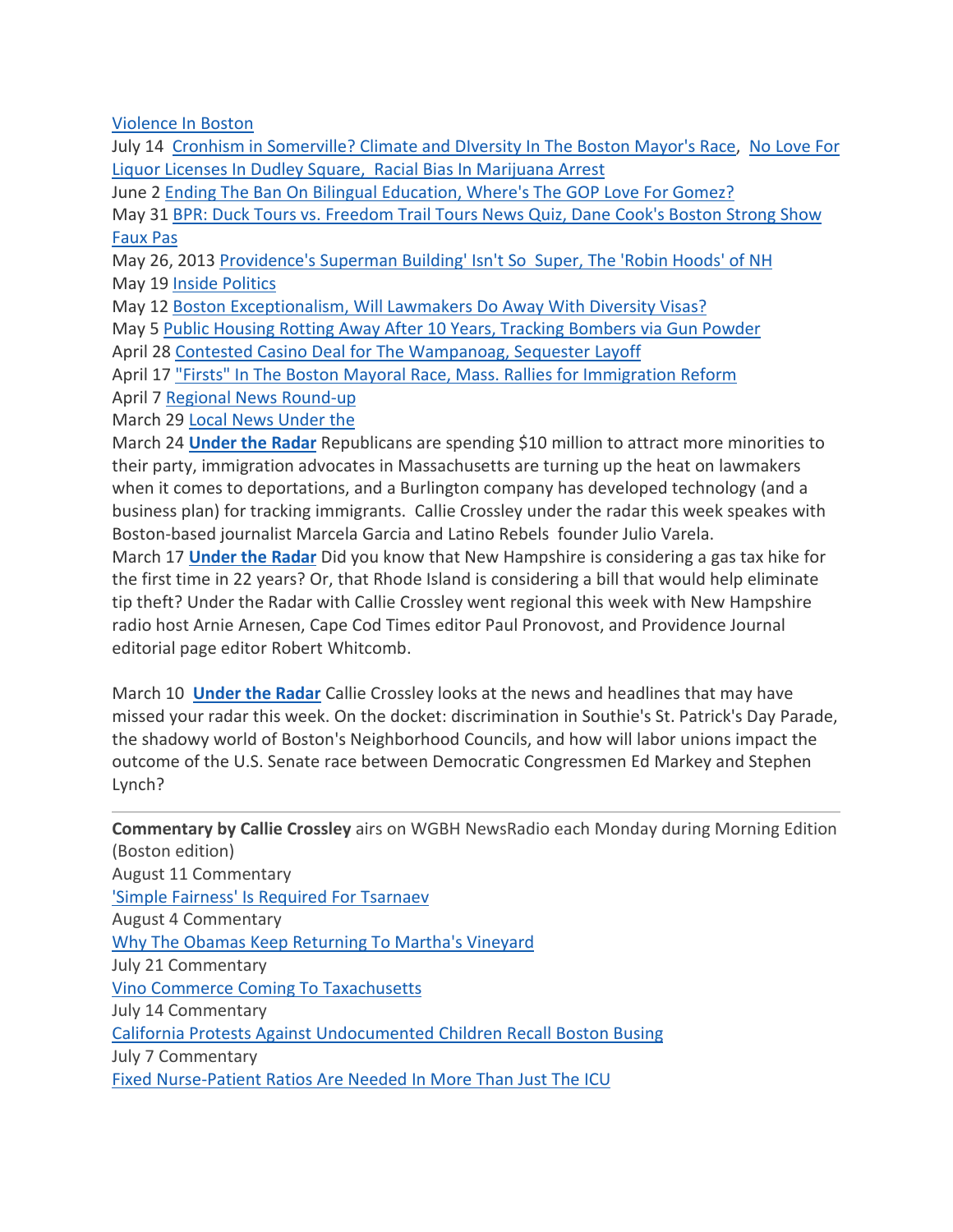June 23 Commentary 50 Years Later, We Need A New ['Freedom](http://wgbhnews.org/post/50-years-later-we-need-new-freedom-summer) Summer' June 16 Commentary Political [Infighting](http://wgbhnews.org/post/political-infighting-wont-stop-70000-minors-crossing-border) Won't Stop 70,000 Minors From Crossing The Border June 9 Commentary Black [College](http://wgbhnews.org/post/black-college-grads-still-face-bias-job-market) Grads Stil Face Bias In Job Market June 2 Commentary [Te](http://wgbhnews.org/post/teen-job-market-becoming-perfect-storm)en Job Market [Becoming](http://wgbhnews.org/post/teen-job-market-becoming-perfect-storm) A Perfect Storm May 26 Commentary Let Us [Remember](http://wgbhnews.org/term/callie-crossley-commentary) Our Veterans' Sick May 19 Commentary Bring Back Our Girls And Send Them Back To [School](http://wgbhnews.org/post/bring-back-our-girls-and-send-them-back-school) May 12 Commentary The [Importance](http://wgbhnews.org/post/importance-being-barbara-walters) of Being Barbara Walters May 5 Commentary [Bringing](http://wgbhnews.org/post/bringing-sexual-assault-light-good-start) Sexual Assault To Light Is A Good Start April 28 Commentary Dudley Square Poised For [Renewal](http://wgbhnews.org/post/dudley-square-poised-renewal) April 21 ['Guide](http://wgbhnews.org/post/guide-my-feet-while-i-run-race) My Feet, While I Run This Race' April 8 Commentary Single Moms, [Unemployment](http://wgbhnews.org/post/single-moms-unemployment-and-day-care) And Day Care March 27 Commentary Get Ready For Even More Political [Negativity](http://wgbhnews.org/post/get-ready-even-more-political-negativity) March 21 Commentary [Massachusetts](http://wgbhnews.org/post/massachusetts-one-big-pothole) Is One BIg Pothole March 17 Commentar[y](http://http/wgbhnews.org/post/little-girls-and-b-word) Little Girls and [B-Word](http://http/wgbhnews.org/post/little-girls-and-b-word) March 10 Commentary MBTA Station Naming Rights Are A [Win-Win](http://wgbhnews.org/post/mbta-station-naming-rights-are-win-win) March 3 Commentary Winter [Weather](http://wgbhnews.org/post/winter-weather-woes) Woes February 24 Commentary Jason Collins, Michael Sam Signal Shift Away From Sterotypical Black [Homophobia](http://wgbhnews.org/post/jason-collins-michael-sam-signal-shift-away-stereotypical-black-homophobia) February 11, 2014 Commentary Kaitlin [Pearson](http://wgbhnews.org/post/commentary-kaitlin-pearson-no-role-model) No Role Model February 4, 2014 Commentary Licenses For [Undocumented](http://wgbhnews.org/term/callie-crossley-commentary) Immigrants Are A Practical Solution January 20, 2014 Commentary [Martin](http://wgbhnews.org/post/commentary-martin-luther-kings-fight-poor-must-go) Luther King's Fight For The Poor Must Go January 6, 2014 Commentary 21st Century 'Gray [Panthers'](http://wgbhnews.org/post/21st-century-gray-panthers-should-sit-tall-ride-high) Should Sit Tall, Ride High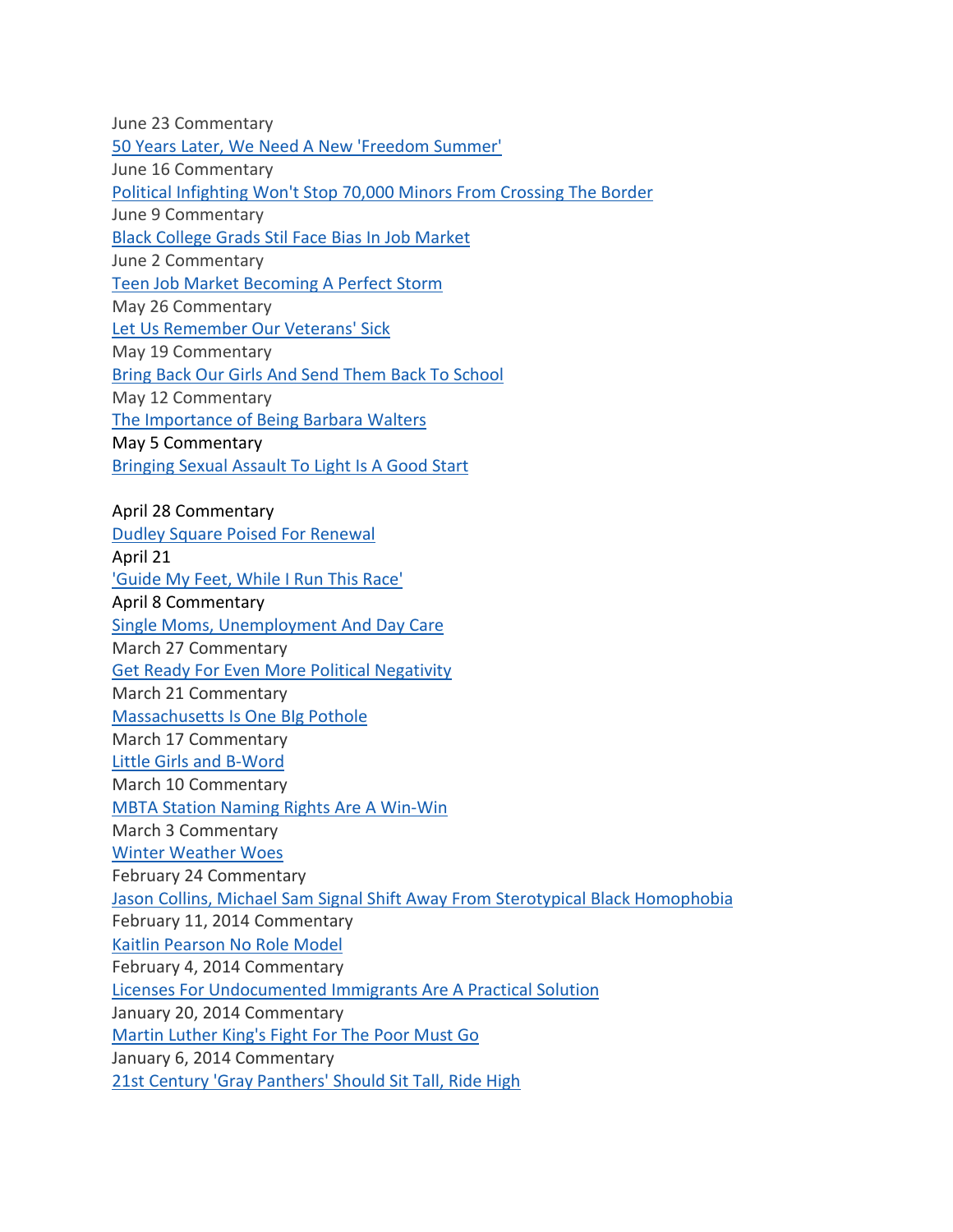December 30, 2013 On [Starting](http://wgbhnews.org/post/commentary-starting-fresh-new-year) Fresh In The New Year December 23, 2013 [Generosity](http://wgbhnews.org/post/commentary-generosity-should-be-more-just-seasonal) Should Be Nore Than Just Seasonal December 16 Commentary In Defense of The [Christmas](http://wgbhnews.org/post/commentary-defense-christmas-letter) Letter December 9 Commentary Will [Katherine](http://wgbhnews.org/post/commentary-will-katherine-clark-speak) Clark Speak Up? November 25 Commentary Casino Would Erode [Martha's](http://wgbhnews.org/post/commentary-casino-would-erode-marthas-vineyard) Vineyard November 18 Commentary [Reflecting](http://wgbhnews.org/post/commentary-reflecting-jfks-place-black-history) On JFK's Place in Black History November 11 Commentary Caretaking Is Loving, [Heartbreaking](http://wgbhnews.org/post/commentary-caretaking-loving-heartbreaking-work) Work November 4 Commentary Human Abuse Victims Deserve More [Attention](http://wgbhnews.org/post/commentary-human-abuse-victims-deserve-more-attention-puppy-doe) Than Puppy Doe October 21 Commentary Teens Too Often [Casualities](http://wgbhnews.org/post/teens-too-often-casualties-so-called-war-against-drugs) In So-Called "War Against Drugs" October 14 Commentary [Government](http://http/wgbhnews.org/term/callie-crossley-commentary) Shutdown Marginalizes Severity Of Debt Ceiling Crisis October 5 Commentary Obama Sign Ups Stress [Importance](http://http/wgbhnews.org/post/obamacare-sign-ups-stress-importance-affordable-health-care) of Affordable Health Care September 30, Commentary Future [Boston](http://wgbhnews.org/post/future-boston-mayor-should-build-team-rivals) Mayor Should Build A Team Of Rivals September 23, Commentary Happy [Anniversary,](http://wgbhnews.org/post/happy-anniversary-wall-street-forgive-us-if-we-don-t-throw-party) Wall Street - Forgive Us If We Don't Throw A Party September 16 Commentary We Can't [Afford](http://wgbhnews.org/post/we-cant-afford-lose-head-start) To Lose Head Start September 9 Commentary 'Candidates of Color' Forum Is About [Accountability](http://wgbhnews.org/post/candidates-color-forum-about-accountability) September 2 Commentary Drunk Driving Deaths [All-Too-Familiar](http://wgbhnews.org/post/drunk-driving-deaths-all-too-familiar-labor-day-weekend) On Labor Day Weekend August 26 Commentary

50 Years Ago ["Somebody](http://wgbhnews.org/post/50-years-ago-somebody-marched-you) Marched For You"

August 19 Commentary

*.*

Enjoy Your Vacation, Mr. [President](http://wgbhnews.org/post/enjoy-your-vacation-mr-president)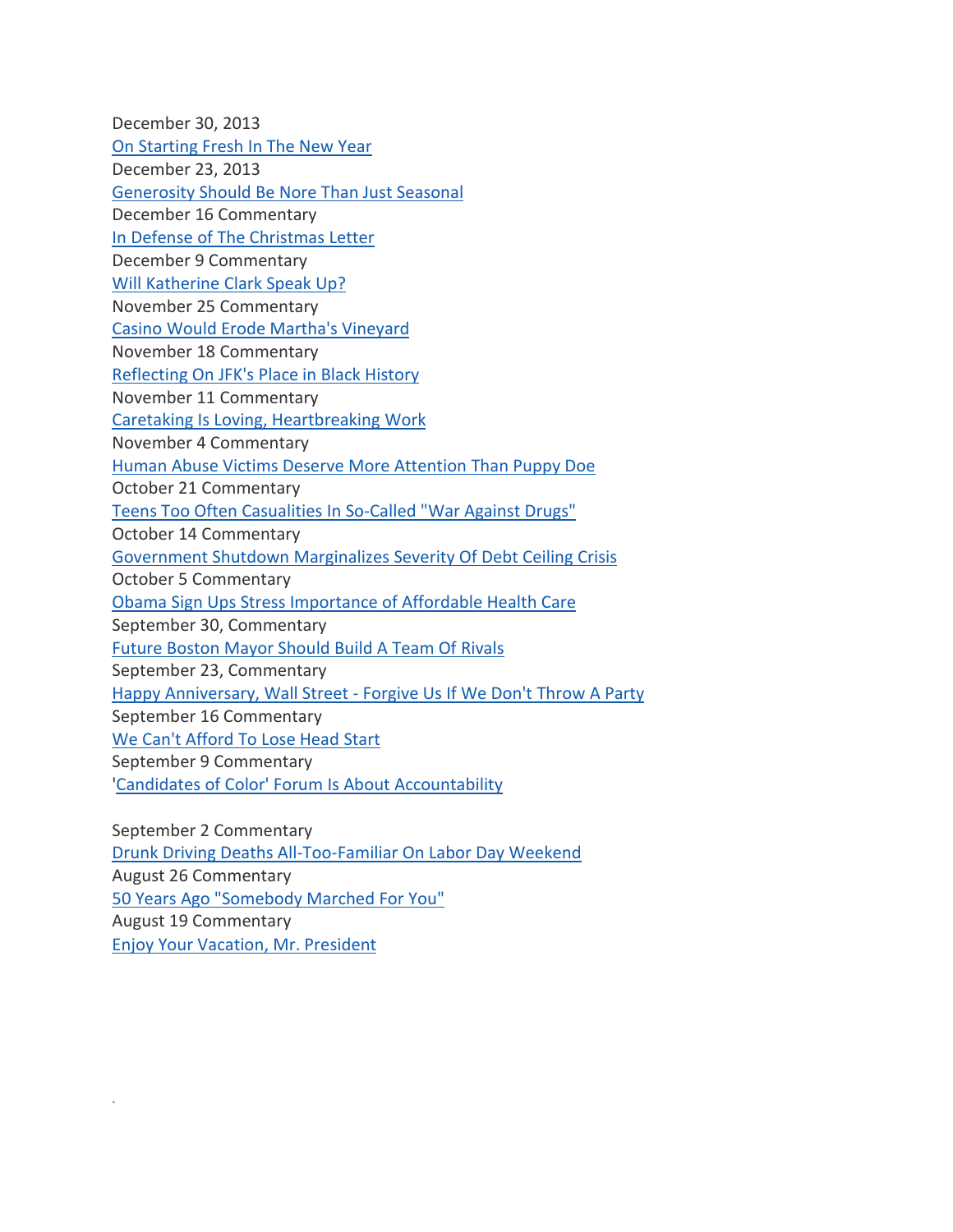August 12 Commentary [Poverty](http://wgbhnews.org/post/poverty-hitting-closer-home) Hitting Closer to Home August 5 Commentary [Door-to-Door](http://www.wgbhnews.org/post/door-door-postal-delivery-part-american-experience) Postal Delivery Is Part of the American Experience

July 29 Commentary Murder of Perris Haynes [Transcends](http://www.wgbhnews.org/post/murder-perris-haynes-transcends-noise-violence) the Noise of Violence July 23 Commentary Local, Not National [Conversations](http://www.wgbhnews.org/post/local-not-national-conversations-needed-race) Needed on Race

July 15 Commentary [Citizenship](http://www.wgbhnews.org/post/citizenship-battered-congress-supreme-court) Battered by Congress, Supreme Court June 17 Commentary [Women](http://www.wgbhnews.org/post/women-combat-move-fiction-reality) in Combat Move from Fiction to Reality June 10 Commentary [Affirmative](http://www.wgbhnews.org/post/affirmative-action-stigma-looms-over-imminent-supreme-court-ruling) Action Stigma Looms Over Imminent Supreme Court Ruling June 3 Commentary State Surplus Should Help Teen Jobs [Program](http://www.wgbhnews.org/post/state-surplus-should-help-teen-jobs-program) May 27 Commentary [Remembering](http://www.wgbhnews.org/post/remembering-true-patriots-memorial-day) True Patriots on Memorial Day May 20 Commentary [Government](http://www.wgbhnews.org/post/government-abuses-undermine-democracy) abuses undermine democracy May 13 Commentary Burial [Controversy](http://www.wgbhnews.org/post/burial-controversy-symptom-grief) a Symptom of Grief May 6 Commentary Bikers, [Drivers](http://wgbhnews.org/post/bikers-drivers-need-share-right-way) Need to Share Right of Way April 29 Commentary Marathon bombing [aftermath](http://www.wgbhnews.org/post/marathon-bombing-aftermath-exposes-raw-nerve) exposes raw nerve April 25 Commentary [Marathon](http://www.wgbhnews.org/post/marathon-bombings-echo-past-attacks) bombings echo past attacks April 15 Commentary [Protesters,](http://www.wgbhnews.org/post/protesters-hoyts-strive-mobility) Hoyt's strive mobility

**Callie Crossley Comments on Boston Public Radio | Friday's WGBH from 12-2** Boston Public Radio |August 8 | Market Basket, Callie [Crossley,](http://wgbhnews.org/post/bpr-market-basket-callie-crossley-walden-media-emily-rooney-friday-news-quiz) Walden Mdina, Emily Rooney, [Friday](http://wgbhnews.org/post/bpr-market-basket-callie-crossley-walden-media-emily-rooney-friday-news-quiz) News Quiz Boston Public Radio |July 18 | American [Execeptionalism,](http://wgbhnews.org/post/bpr-american-exceptionalism-callie-crossley-basim-usmani-emily-rooney-friday-news-quiz) Callie Crossley, Basim Usmani, Emily [Rooney,](http://wgbhnews.org/post/bpr-american-exceptionalism-callie-crossley-basim-usmani-emily-rooney-friday-news-quiz) Friday News Quiz Boston Public Radio |July 11 | [Haystack,](http://wgbhnews.org/post/bpr-haystack-callie-crossley-deborah-halber-emily-rooney-friday-news-quiz) Callie Crossley, Deborah Halber, Emily Rooney, Friday [News](http://wgbhnews.org/post/bpr-haystack-callie-crossley-deborah-halber-emily-rooney-friday-news-quiz) Quiz Boston Public Radio | June 20 | Cash [Incentives](http://wgbhnews.org/post/bpr-cash-incentives-health-callie-crossley-larry-hott-emily-rooney-friday-news-quiz) for Health, Callie Crossley, Larry Hott, Emily [Rooney,](http://wgbhnews.org/post/bpr-cash-incentives-health-callie-crossley-larry-hott-emily-rooney-friday-news-quiz) Friday New Quiz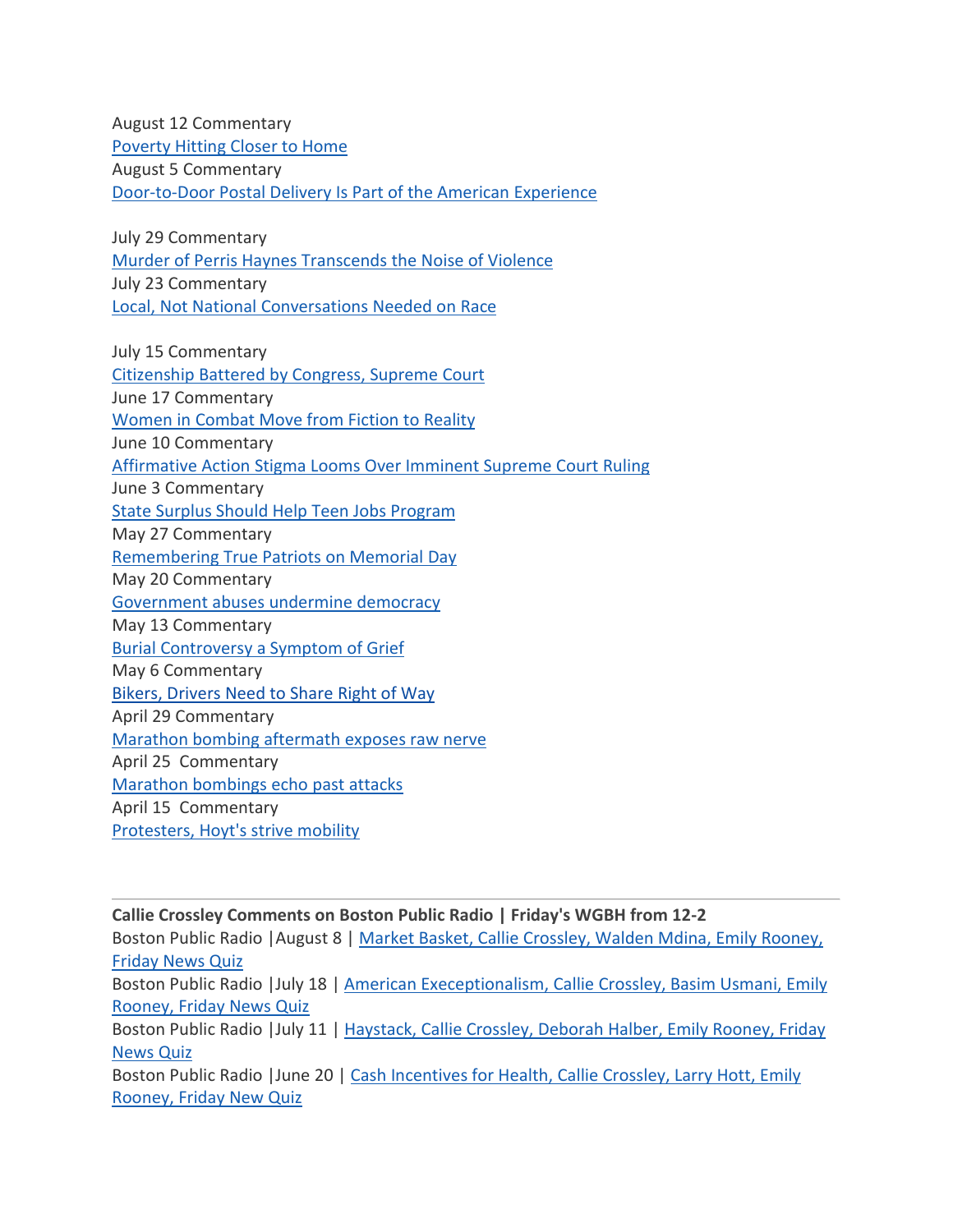Boston Public Radio |June 13| Iraq, Callie [Crossley,](http://wgbhnews.org/post/bpr-iraq-callie-crossley-john-waters-emily-rooney-friday-news-quiz) John Waters, Emily Rooney, Friday News **[Quiz](http://wgbhnews.org/post/bpr-iraq-callie-crossley-john-waters-emily-rooney-friday-news-quiz)** Boston Public Radio | May 30 | **Sen. Ed Markey, Dr. Howard Koh, Jackie Jenkins-Scott, Emily Rooney, Callie Crossley, News Quiz** Boston Public Radio | May 16 | Same-Sex Marriage [Anniversary,](http://wgbhnews.org/post/bpr-same-sex-marriage-anniversary-callie-crossley-michael-jackson-emily-rooney-friday-news-quiz) Callie Crossley, Michael [Jackson,](http://wgbhnews.org/post/bpr-same-sex-marriage-anniversary-callie-crossley-michael-jackson-emily-rooney-friday-news-quiz) Emily Rooney, Friday News Quiz Boston Public Radio | May 2 | Belfast Project And Gerry Adams, [Annalee](http://wgbhnews.org/post/bpr-belfast-project-and-gerry-adams-annalee-newitz-callie-crossley-mike-ross-and-john-connolly) Newitz, Callie [Crossley,](http://wgbhnews.org/post/bpr-belfast-project-and-gerry-adams-annalee-newitz-callie-crossley-mike-ross-and-john-connolly) Mike Ross & John Connolly Boston Public Radio | April 4 | Dudley Square [Gentrification,](http://wgbhnews.org/post/bpr-dudley-square-gentrification-callie-crossley-saving-drive-ins-emily-rooney-friday-news-quiz) Callie Crossley, Saving Drive-Ins, Emily [Rooney,](http://wgbhnews.org/post/bpr-dudley-square-gentrification-callie-crossley-saving-drive-ins-emily-rooney-friday-news-quiz) Friday News Quiz Boston Public Radio | March 21, 2014 | Lent [Madness](http://wgbhnews.org/post/bpr-richard-tisei-callie-crossley-lent-madness-emily-rooney-friday-news-quiz) Boston Public Radio | March 7, 2014 | [Daylight](http://wgbhnews.org/post/bpr-daylight-saving-callie-crossley-emily-rooney-spy-vs-spy-news-quiz) Saving Boston Public Radio | Feb. 27, 2014 | Callie discussed 2-year [anniversary](http://wgbhnews.org/post/bpr-cape-wind-callie-crossley-alex-beam-t-station-branding-kara-miller) of Trayvon Martin's [death](http://wgbhnews.org/post/bpr-cape-wind-callie-crossley-alex-beam-t-station-branding-kara-miller) Boston Public Radio | Feb. 21, 2014 | Ask the Gov, Robot Love, Emily Rooney, Callie [Crossley](http://wgbhnews.org/post/bpr-ask-gov-robot-love-emily-rooney-callie-crossley) Boston Public Radio | January 20, 2014 | Callie Crossley On [Representative](http://wgbhnews.org/post/bpr-death-penalty-debate-callie-crossley-rep-grimm-dungeons-dragons-kara-miller) Grimm Boston Public Radio | January 24, 2014 | Rep. Bill Keating, Callie [Crossley,](http://wgbhnews.org/post/bpr-rep-bill-keating-callie-crossley-soda-candy-taxes-emily-rooney-friday-news-quiz) Soda & Candy Taxes, [Friday](http://wgbhnews.org/post/bpr-rep-bill-keating-callie-crossley-soda-candy-taxes-emily-rooney-friday-news-quiz) News Quiz Boston Public Radio | January 3, 2014 | [Snowmageddon/Snowpocalypse,](http://wgbhnews.org/post/bpr-snowmageddonsnowpocalypse-callie-crossley-emily-rooney-friday-news-quiz) Callie Crossley & Emily [Rooney,](http://wgbhnews.org/post/bpr-snowmageddonsnowpocalypse-callie-crossley-emily-rooney-friday-news-quiz) Friday News Quiz Boston Public Radio | December 13, 2013 | Musical Tribute to Nelson [Mandela](http://wgbhnews.org/post/few-gun-changes-one-year-after-sandy-hook-shootings) Boston Public Radio | September 13, 2013 | Mass Can't Drive 65? [Debating](http://wgbhnews.org/post/mass-cant-drive-65-debating-speed-limit-increase) a Speed Limit [Increase](http://wgbhnews.org/post/mass-cant-drive-65-debating-speed-limit-increase) Boston Public Radio | September 12, 2013 | How Do The Boston Mayoral [Candidates](http://wgbhnews.org/post/how-do-boston-mayoral-candidates-stack-education-and-arts) Stack Up On [Education](http://wgbhnews.org/post/how-do-boston-mayoral-candidates-stack-education-and-arts) And The Arts? Boston Public Radio | August 15, 2013 | Does This Describe You? Many [Americans](http://www.wgbhnews.org/post/does-describe-you-many-americans-only-have-friends-same-race) Only Have [Friends](http://www.wgbhnews.org/post/does-describe-you-many-americans-only-have-friends-same-race) of the Same Race Boston Public Radio | July 15, 2013 | What is Your Reaction to the George [Zimmerman](http://www.wgbhnews.org/post/what-your-reaction-george-zimmerman-trial-verdict) Trial [Verdict?](http://www.wgbhnews.org/post/what-your-reaction-george-zimmerman-trial-verdict) WGBH Television | Greater Boston | Beat the Press August 8 Should [Journalists](http://wgbhnews.org/post/should-journalists-do-ice-bucket-challenge-air) Do The Ice Bucket Challenge On The Air?, Is The Media [Taking](http://wgbhnews.org/post/media-taking-sides-market-basket-dispute) Sides In The Market Basket [Dispute?,](http://wgbhnews.org/post/media-taking-sides-market-basket-dispute) Ebola [Outbreak:](http://wgbhnews.org/post/ebola-outbreak-press-stoking-fears) Is The Press Stoking Fears?, Rants & [Raves](http://wgbhnews.org/post/rants-raves-week-media-20) August 1 Encore Presentation: Tweet Prompts NPR [Warning](http://wgbhnews.org/post/tweet-prompts-npr-warning-staffers) To Staffers, When [Headlines](http://wgbhnews.org/post/when-headlines-distract-story) [Distract](http://wgbhnews.org/post/when-headlines-distract-story) From The Story, 'Mass' [Confusion:](http://wgbhnews.org/post/mass-confusion-perils-quoting-first-responders) The Perils Of Quoting First [Responders,](http://wgbhnews.org/post/mass-confusion-perils-quoting-first-responders)[Whitewashing](http://wgbhnews.org/post/whitewashing-news-google-and-facebook-have-their-own-agenda) The News: Google And Facebook Have Their Own Agenda July 18 [Misogyny](http://wgbhnews.org/post/misogyny-sports-radio-apology-enough) In Sports Radio: Is An Apology Enough?, Illegal [Immigration:](http://wgbhnews.org/post/illegal-immigration-when-journalism-and-activism-collide) When Journalism And [Activism](http://wgbhnews.org/post/illegal-immigration-when-journalism-and-activism-collide) Collide, With 'Reporting Rape' New York TImes [Embroiled](http://wgbhnews.org/post/reporting-rape-new-york-times-embroiled-debate-campus-sexual-assault) In Debate On Campus Sexual [Assault,](http://wgbhnews.org/post/reporting-rape-new-york-times-embroiled-debate-campus-sexual-assault) Rants & [Raves](http://wgbhnews.org/post/rants-raves-week-media-19) July 11 Tweet Prompts NPR [Warning](http://wgbhnews.org/post/tweet-prompts-npr-warning-staffers) To Staffers, When [Headlines](http://wgbhnews.org/post/when-headlines-distract-story) Distract From The Story, 'Mass Confusion': The Perils Of Quoting First [Responders,](http://wgbhnews.org/post/mass-confusion-perils-quoting-first-responders) [Whitewashing](http://wgbhnews.org/post/whitewashing-news-google-and-facebook-have-their-own-agenda) The News: Google And [Facebook](http://wgbhnews.org/post/whitewashing-news-google-and-facebook-have-their-own-agenda) Have Their Own Agenda, Rants & [Raves](http://wgbhnews.org/post/rants-raves-week-media-18) July 4 Beat The Press Special: Sketch Scoops: Do The [Reporting](http://wgbhnews.org/post/sketchy-scoops-do-reporting-ends-justify-means) Ends Justify The Means, [Pundit](http://wgbhnews.org/post/sketchy-scoops-do-reporting-ends-justify-means) [Problem?](http://wgbhnews.org/post/pundit-problem-neocons-point-fingers-over-iraq) Neocons Point Fingers Over Iraq, [MSNBC's](http://wgbhnews.org/post/msnbcs-activist-anchors) Activist Anchors[,Journalism](http://wgbhnews.org/post/journalism-lesson-real-impact-phony-news) Lesson: Real [Impact](http://wgbhnews.org/post/journalism-lesson-real-impact-phony-news) Of Phony News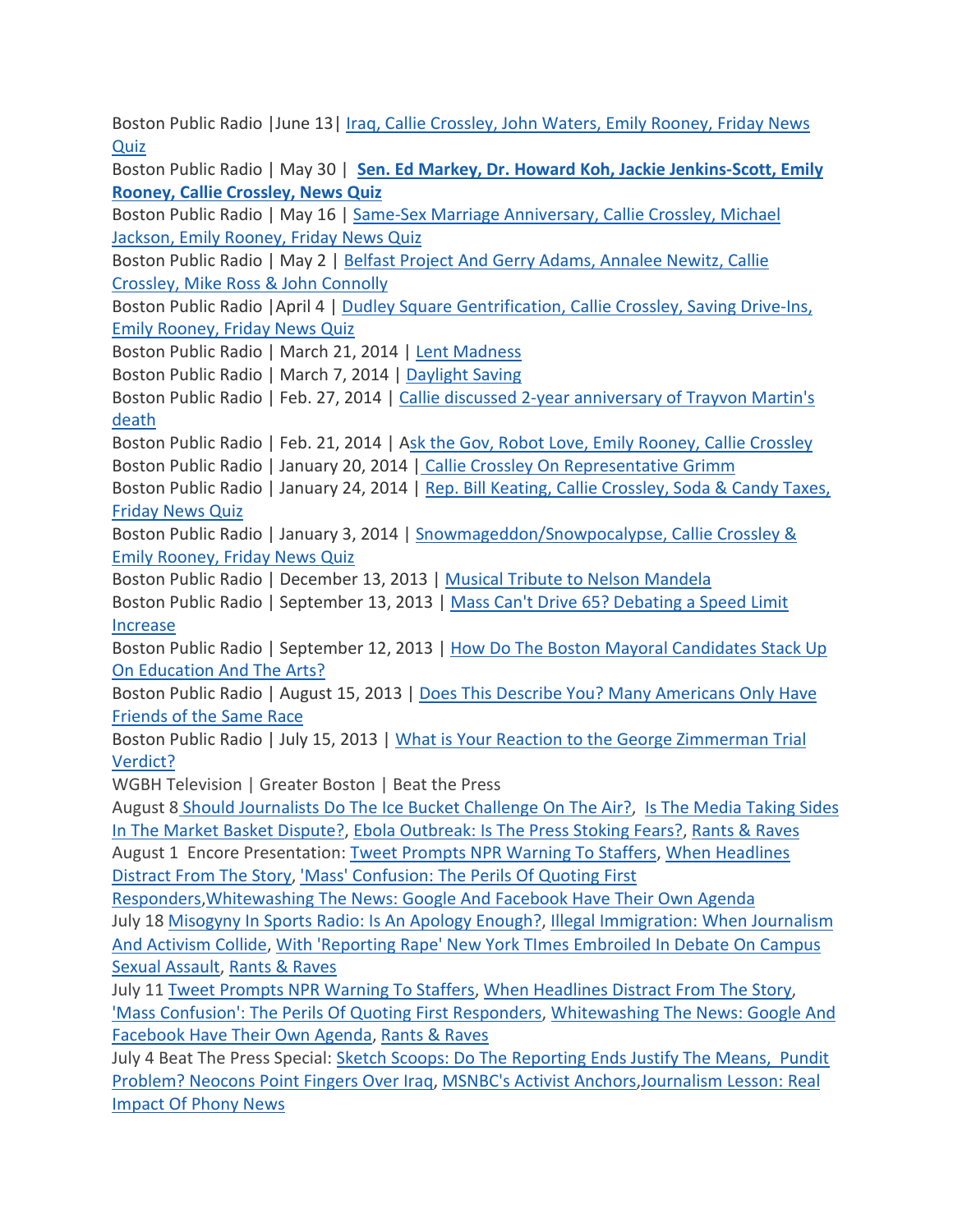June 27 [Anchors](http://wgbhnews.org/post/anchors-away-sawyer-muir-out) Away! Sawyer Our, Muir In, Aereo Ruling A Victory Or Setback For [Industry?,](http://wgbhnews.org/post/anchors-away-sawyer-muir-out) Risky Reporting: Al Jazerra [Convictions](http://wgbhnews.org/post/risky-reporting-al-jazeera-convictions-spark-outcry-worldwide) Spark Outcry Worldwide, Weasel Words: ['Gambling'](http://wgbhnews.org/post/weasel-words-gambling-versus-gaming) Versus ['Gaming',](http://wgbhnews.org/post/weasel-words-gambling-versus-gaming) Rants & [Raves](http://wgbhnews.org/post/rants-raves-week-media-17)

June 20 Pundit [Problem?](http://wgbhnews.org/post/pundit-problem-neocons-point-fingers-over-iraq) Neocons Point Fingers Over Iraq, Fit To Print? [Outrage](http://wgbhnews.org/post/fit-print-outrage-over-image-dead-child) Over Image Of Dead [Child,](http://wgbhnews.org/post/fit-print-outrage-over-image-dead-child) Online [Comments:](http://wgbhnews.org/post/online-comments-do-they-add-value) Do They Add Value?, Wizard Of Oz: Tough [Medicine](http://wgbhnews.org/post/wizard-oz-tough-medicine-tv-doctor) For TV [Doctor,](http://wgbhnews.org/post/wizard-oz-tough-medicine-tv-doctor) Rants & [Raves](http://wgbhnews.org/post/rants-raves-week-media-16)

June 13 'Trial Of The [Century':](http://wgbhnews.org/post/trial-century-how-simpson-case-changed-media) How The Simpson Case Changed The Media, [Clinton](http://wgbhnews.org/post/clinton-conundrum-when-should-campaign-coverage-start) [Conundrum:](http://wgbhnews.org/post/clinton-conundrum-when-should-campaign-coverage-start) When Should Campaign Coverage Start?, [Controversial](http://wgbhnews.org/post/controversial-column-george-will-questions-sex-assault-stats) Column: George Will [Questions](http://wgbhnews.org/post/controversial-column-george-will-questions-sex-assault-stats) Sex Assualt Stats, Rants & [Raves](http://wgbhnews.org/post/rants-raves-week-media-15)

June 6 Bergdahl Ordeal: Was The Media [Manipulated?,](http://wgbhnews.org/post/bergdahl-ordeal-was-media-manipulated) [Journalism](http://wgbhnews.org/post/journalism-lesson-real-impact-phony-news) Lesson: Real Impact of [Phoney](http://wgbhnews.org/post/journalism-lesson-real-impact-phony-news) News, Access Denied: Who Gets Press-Pass [Priviledges,](http://wgbhnews.org/post/access-denied-who-gets-press-pass-privileges) Rants & [Raves](http://wgbhnews.org/post/rants-raves-week-media-14)

May 30 Media's Rush To Explain Mass [Shooting,](http://wgbhnews.org/post/medias-rush-explain-mass-shooting) Media Circus [Surrounding](http://wgbhnews.org/post/media-circus-surrounding-aaron-hernandez) Aaron Hernandez, Our Advice To New Graduates in [Journalism,](http://wgbhnews.org/post/our-advice-new-graduates-journalism) Nothing Funny About [Boston.com's](http://wgbhnews.org/post/nothing-funny-about-bostoncoms-serial-tickler) 'Serial Tickler', Rants & [Raves](http://wgbhnews.org/post/rants-raves-week-media-13)

May 16 Trying TImes: Paper Fires Jill [Abramson,](http://wgbhnews.org/post/trying-times-paper-fires-jill-abramson) Naming Rights? Globe [Identifies](http://wgbhnews.org/post/naming-right-globe-identifies-fbi-agent) FBI Agent, [Barbara](http://wgbhnews.org/post/barbara-walters-signs) Walters Signs Off, Rants & [Raves](http://wgbhnews.org/post/rants-raves-week-media-11)

May 2 Sketchy Scoops: Do the [Reporting](http://wgbhnews.org/post/sketchy-scoops-do-reporting-ends-justify-means) Ends Justify The Means, Piling On: [Media](http://wgbhnews.org/post/piling-media-plays-blame-game) Plays The Blame [Game,](http://wgbhnews.org/post/piling-media-plays-blame-game) Ripped Off: PRint [Reporter](http://wgbhnews.org/post/ripped-print-reporter-lashes-out) Lashes Out, Rants & [Raves](http://wgbhnews.org/post/rants-raves-week-media-9)

April 25

Racist Rancher [Coverage,](http://wgbhnews.org/post/racist-rancher-coverage) [Shakedown](http://wgbhnews.org/post/shakedown-or-takedown-pastor-bruce-wall-lashes-out-boston-globe) or Takedown? Pastor Bruce Wall Lashes Out At Boston [Globe,](http://wgbhnews.org/post/shakedown-or-takedown-pastor-bruce-wall-lashes-out-boston-globe) NBCs [Longest-Running](http://wgbhnews.org/post/nbcs-longest-running-news-program-showing-tarnish) News Program Showing Tarnish, Rants & [Raves](http://wgbhnews.org/post/rants-raves-week-media-8)

April 18

Pulitzer Prize FIght: [Controversies](http://wgbhnews.org/post/pulitzer-prize-fight-controversies-over-journalism-award) Over Journalism Award, Assessing The [Anniversary](http://wgbhnews.org/post/assessing-anniversary-coverage-marathon-bombings) Coverage Of The Marathon [Bombings,](http://wgbhnews.org/post/assessing-anniversary-coverage-marathon-bombings) Touch 106.1 Takedown: Feds Raid [Unlicesnsed](http://wgbhnews.org/post/touch-1061-takedown-feds-raid-unlicensed-radio-station) Radio Station, Rants & [Raves](http://wgbhnews.org/post/rants-raves-week-media-7)

April 11

CBS Gets [Colbert,](http://wgbhnews.org/post/cbs-gets-colbert-can-he-cut-it) But Can He Cut It?, [MSNBC's](http://wgbhnews.org/post/msnbcs-activist-anchors) ACtivist Anchors, Globe's Brian McGrory On The Future Of Print, Rants & [Raves](http://wgbhnews.org/post/rants-raves-week-media-6)

April 4

Jerry Remy Debate Turs [Personal](http://wgbhnews.org/post/jerry-remy-debate-turns-personal-press) In The Press, Can Tech [Columnist](http://wgbhnews.org/post/can-tech-columnist-scott-kirsner-cover-his-beat-objectively) Sott Kirsner Cover His Beat [Objectively?,](http://wgbhnews.org/post/can-tech-columnist-scott-kirsner-cover-his-beat-objectively) The [Contraversial](http://wgbhnews.org/post/controversial-scramble-name-mass-shooters) Scramble To Name Mass Shooters, Rants & [Raves](http://wgbhnews.org/post/rants-raves-week-media-5) March 21 Libel [Lawsuit,](http://wgbhnews.org/post/heralds-tabloid-dream-turns-nightmarish-after-libel-suit) NYT Public Editor Cracks Down [Confidential](http://wgbhnews.org/post/anonywatch-new-york-times-public-editor-cracks-down-confidential-sources) Soures, AP Wades Into [Crimea](http://wgbhnews.org/post/ap-wades-crimea-dispute)

[Dispute,](http://wgbhnews.org/post/ap-wades-crimea-dispute) Rants & [Raves:](http://wgbhnews.org/post/rants-raves-week-media-3) This Week in Media

February 28

Much Ado About 'Maybe' Press Frenzy Over [Patrick's](http://http/wgbhnews.org/post/much-ado-about-maybe-press-frenzy-over-patricks-plans) Plans, Tabloid Duped: National [Enquirer](http://wgbhnews.org/post/tabloid-duped-national-enquirer-sued-libel) Sued For [Libel,](http://wgbhnews.org/post/tabloid-duped-national-enquirer-sued-libel)

February 21

Rants & [Raves,](http://wgbhnews.org/post/rants-raves-week-media) Big Brother? FCC Slammed for [Newsroom](http://wgbhnews.org/post/outrage-over-bode-miller-interview) Study, Was NBC's [Coverage](http://wgbhnews.org/post/outrage-over-bode-miller-interview) of [Olympian](http://wgbhnews.org/post/outrage-over-bode-miller-interview) Bode Miller Over the top?, Public Media [Transparancy](http://wgbhnews.org/post/funding-furor-critic-funds-pbs-pension-coverage)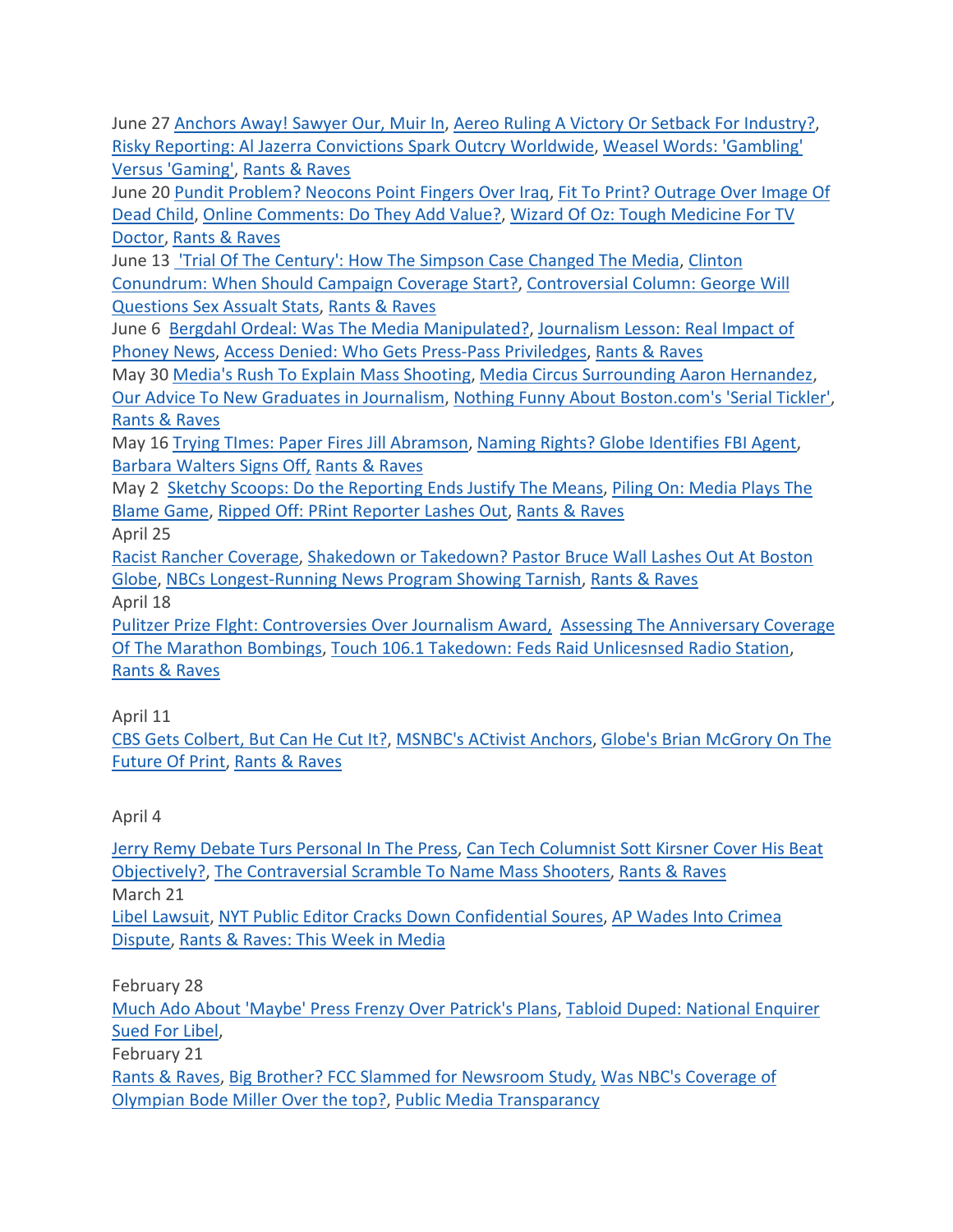February 14

Boston Globe's [Conditional](http://wgbhnews.org/post/samuel-jackson-mix) Interview with Archbishop Sean O'Malley, Impact of Comcast Buying Time Warner, Samuel Jackson Mix-Up: Does the media confuse famous black [people?,](http://wgbhnews.org/post/samuel-jackson-mix) [Rants](http://wgbhnews.org/post/rants-raves-4) & [Raves](http://wgbhnews.org/post/rants-raves-4)

February 7

Fox News Boosts Scott [Brown,](http://wgbhnews.org/post/fox-news-boosting-scott-brown) [Publishing](http://wgbhnews.org/post/allen-allegations-publishing-dylan-farrows-letter) Dylan Farrow's Letter, Media [Gloating](http://wgbhnews.org/post/no-love-russia-media-gloating-over-sochi-problems) Over Sochi [Problems,](http://wgbhnews.org/post/no-love-russia-media-gloating-over-sochi-problems) Rants & [Raves](http://wgbhnews.org/post/rants-raves)

January 31 Remy Back In The Booth Amid Son's Legal [Trouble,](http://wgbhnews.org/post/jerry-remy-return-amid-sons-legal-trouble) Long Form Storm: Is [Longer](http://wgbhnews.org/post/long-form-storm-longer-better-or-bore) Better Or A [Bore?,](http://wgbhnews.org/post/long-form-storm-longer-better-or-bore) Media Frenzy Over [Beiber's](http://wgbhnews.org/post/bieber-fever-media-frenzy-over-pop-stars-arrest) Arrest, Rants & [Raves](http://wgbhnews.org/post/rants-and-raves-2)

January 24

[Remembering](http://wgbhnews.org/post/remembering-chet-curtis-and-era-newscasts-he-helped-define) Chet Curtis' Era Of Broadcasting, Did Media Overblow Richard [Sherman's](http://wgbhnews.org/post/did-media-overblow-richard-shermans-memorable-outburst) [Memorable](http://wgbhnews.org/post/did-media-overblow-richard-shermans-memorable-outburst) Outburst?, When Is Someone's [Ttransgender](http://wgbhnews.org/post/when-someones-transgender-status-relevant-news-story) Status Relevant To A News Story?,

Rants & [Raves](http://wgbhnews.org/post/beat-press-rants-and-raves)

January 17

Did Keller [Op-Eds](http://wgbhnews.org/post/did-keller-op-eds-cross-line) Cross The Line?, Gabriel [Sherman's](http://wgbhnews.org/post/gabriel-shermans-new-expose-fox-news-chief-roger-ailes) New Expose Fox News Chief Roger Ailes, Reporter [Criticized](http://wgbhnews.org/post/reporter-criticized-dating-red-sox-player-she-covers) For Dating Red Sox Player She Covers, Rants & [Raves](http://wgbhnews.org/post/rants-and-raves-0)

January 10

John [Henry's](http://wgbhnews.org/post/beat-press-video-john-henrys-global-vision) Global Vision, Christie [Coverage,](http://wgbhnews.org/post/beat-press-video-christie-coverage) Dennis [Rodman,](http://wgbhnews.org/post/does-dennis-rodman-deserve-platform) Rants & [Raves](http://wgbhnews.org/post/rants-and-raves)

December 20

Year In Review: The New [Newspaper](http://wgbhnews.org/post/beat-press-year-review-new-newspaper-owners) Owners

December 13

Not Welcome In [Newtown,](http://wgbhnews.org/post/beat-press-video-not-welcome-newtown) [Exposing](http://wgbhnews.org/post/beat-press-video-exposing-darknet) the Darknet, The Globe's Crosby [Coverage,](http://wgbhnews.org/post/beat-press-video-globes-crosby-coverage) Rants & [Raves](http://wgbhnews.org/post/beat-press-video-rants-and-raves-28) December 6

Too Good to [Verify,](http://wgbhnews.org/post/beat-press-video-too-good-verify) [Rembering](http://wgbhnews.org/post/beat-press-video-remembering-mandela) Mandela, Airing [Newtown](http://wgbhnews.org/post/beat-press-video-airing-newtown-911-calls) 911 Calls,

November 22

The JFK [Assasination](http://wgbhnews.org/post/beat-press-video-jfk-assassination-then-and-now) Then And Now, [MSNBC's](http://wgbhnews.org/post/beat-press-video-msnbcs-potty-mouth-problem) Potty Mouth Problem, [GateHouse](http://wgbhnews.org/post/beat-press-video-gatehouse-struggling-community-news) Struggling

With [Community](http://wgbhnews.org/post/beat-press-video-gatehouse-struggling-community-news) News

November 8

Did '60 Minutes' [Mishandle](http://wgbhnews.org/post/beat-press-video-did-60-minutes-mishandle-benghazi-report) Benghazi Report?, Rand Paul [Plagiarism](http://wgbhnews.org/post/beat-press-video-rand-paul-plagiarism-flap) Flap, Media's [Fixation](http://wgbhnews.org/post/beat-press-video-medias-fixation-marty-walshs-relationship-status) on Marty Walsh's [Relationship](http://wgbhnews.org/post/beat-press-video-medias-fixation-marty-walshs-relationship-status) Status, Rants & [Raves](http://wgbhnews.org/post/beat-press-video-rants-and-raves-25)

November 1

Debating The Influence Of Media [Endorsements](http://wgbhnews.org/post/beat-press-video-debating-influence-media-endorsements)

Another election, another chance to ask whether anybody really cares about newspaper endorsements.

Boston Globe Owner John Henry's Letter To [Readers](http://wgbhnews.org/post/beat-press-video-boston-globe-owner-john-henrys-letter-readers)

Hardly 24 hours after John Henry officially took ownership of The Boston Globe, he published an open letter to readers, explaining his motivations for wanting to buy the paper. Maybe as noteworthy as what he said is what he didn't say.

Suzanne Somers 'Nutty' [Obamacare](http://wgbhnews.org/post/beat-press-video-suzanne-somers-nutty-obamacare-rant) Rant

There's no question that when a celebrity endorses a cause or advocates a position, people take note.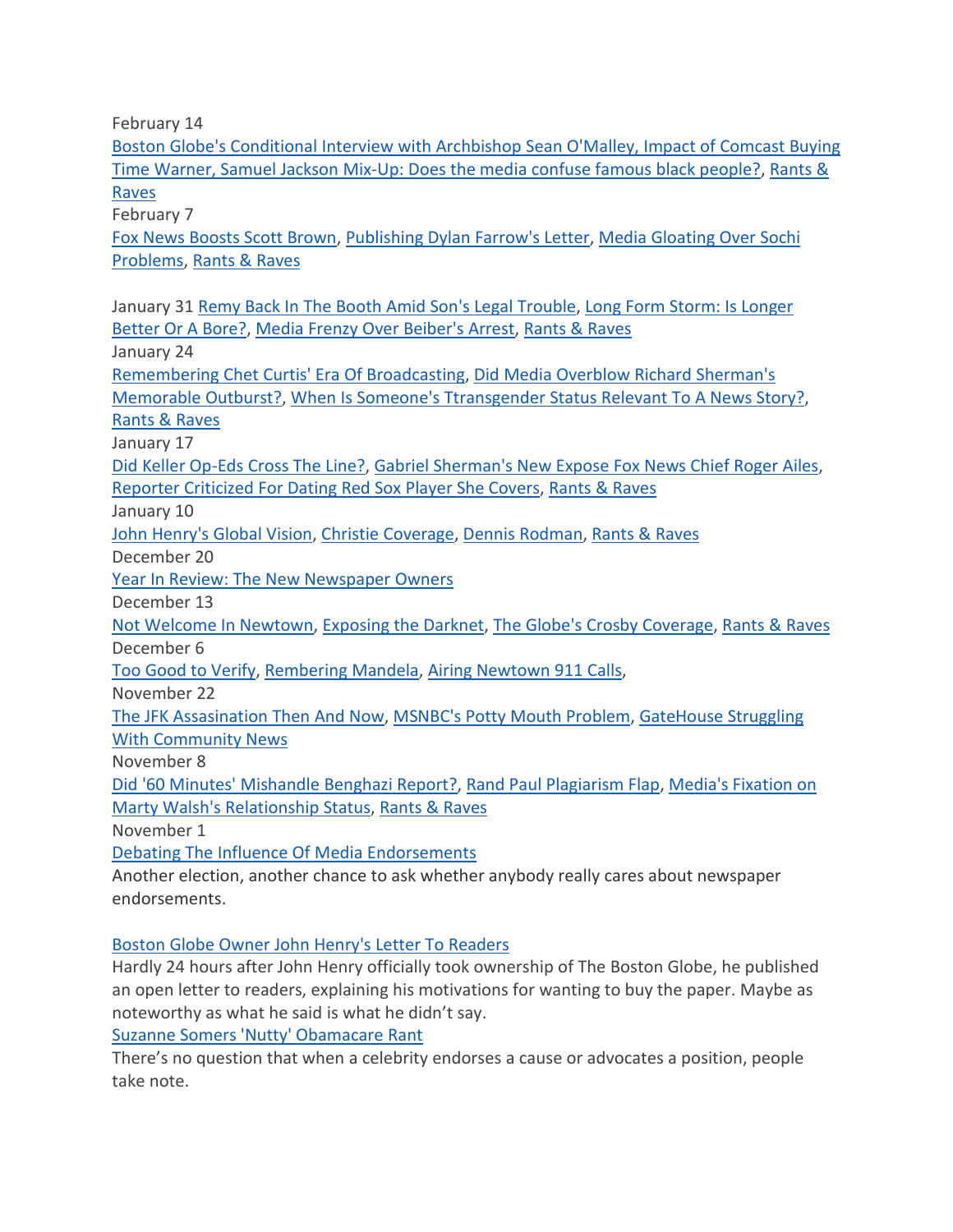### Rants & [Raves](http://wgbhnews.org/post/beat-press-video-rants-and-raves-24)

Callie Crossley raved about the mixed response to ABC's new cable channel, Fusion October 18

### Koch [Redux](http://wgbhnews.org/programs/beat-press)

Beat the Press took a beating this week after last Friday's discussion about billionaire climate change skeptic David Koch and his contributions to NOVA, so we revisited the issue and how we covered it. We interviewed one critic, Peter [Dykstra.](http://www.environmentalhealthnews.org/ehs/Members/pdykstra/peter-dykstra)

### [Reporter](http://wgbhnews.org/post/beat-press-video-reporter-james-foley-still-missing) James Foley Still Missing

It's been almost a year since Global Post journalist James Foley disappeared in Syria.

# BTP Rants and [Raves](http://wgbhnews.org/post/beat-press-video-rants-and-raves-22)

October 11

### Koch [Critics](http://wgbhnews.org/post/beat-press-video-koch-critics)

PBS and the science program NOVA, produced by WGBH, have received millions of dollars afrom businessman and philanthropist David Koch. He also donates money to organizations that debunk global warming, and now an organization called Forecast the Facts claims WGBH is tarnishing its image by allowing David Koch to sit on the board.

### ESPN [Fumble?](http://wgbhnews.org/post/beat-press-video-espn-fumble)

FRONTLINE's documentary on concussionsin the NFL finally debuted this week, and apublic spat with the biggest name in sports journalism may have given the program a boost.

### Media's Use of ["Obamacare"](http://wgbhnews.org/post/beat-press-video-medias-use-obamacare)

From the beginning, the issue of health care reform has been fraught territory for journalists, including what exactly to call it. So is it any wonder why the public still remains confused. Rants & Raves: Callie's R&R re:FOX25's new look [includes "BAT"](http://wgbhnews.org/post/beat-press-video-rants-and-raves-21) boards in news.

#### **October 4**

## Miscast [Mouthpiece?](http://wgbhnews.org/post/beat-press-video-miscast-mouthpiece)

He's provocative, he's outspoken, and that has made the Rev. Eugene Rivers a media darling. But, now some are accusing the media of giving him a platform he doesn't deserve. September 27

#### Sexist [Coverage](http://wgbhnews.org/post/beat-press-video-sexist-coverage-charlotte-golar-richie) of Charlotte Golar Richie?

Despite the fact that Boston doesn't resemble the Boston of 20 years ago, the results of Tuesday's preliminary mayoral election produced two white men, and according to some disgruntled voters, that's because the media was unduly harsh on the only female in the race, Charlotte Golar Richie.

September 20

## Beat the [Press:](http://wgbhnews.org/post/beat-press-video-rants-and-raves-18) Rants & Raves

September 20

## The Glen [James](http://wgbhnews.org/post/beat-press-video-glen-james-story) Story

This week, the media glommed onto a perennial favorite, the story of a homeless man who does the right thing and turns in a lost bag of money. But of course, it wasn't enough to leave it at that.

September 13

#### The ["Bully"](http://wgbhnews.org/post/beat-press-video-bully-pulpit) Pulpit

World leaders already have numerous ways of getting their message out – so questions were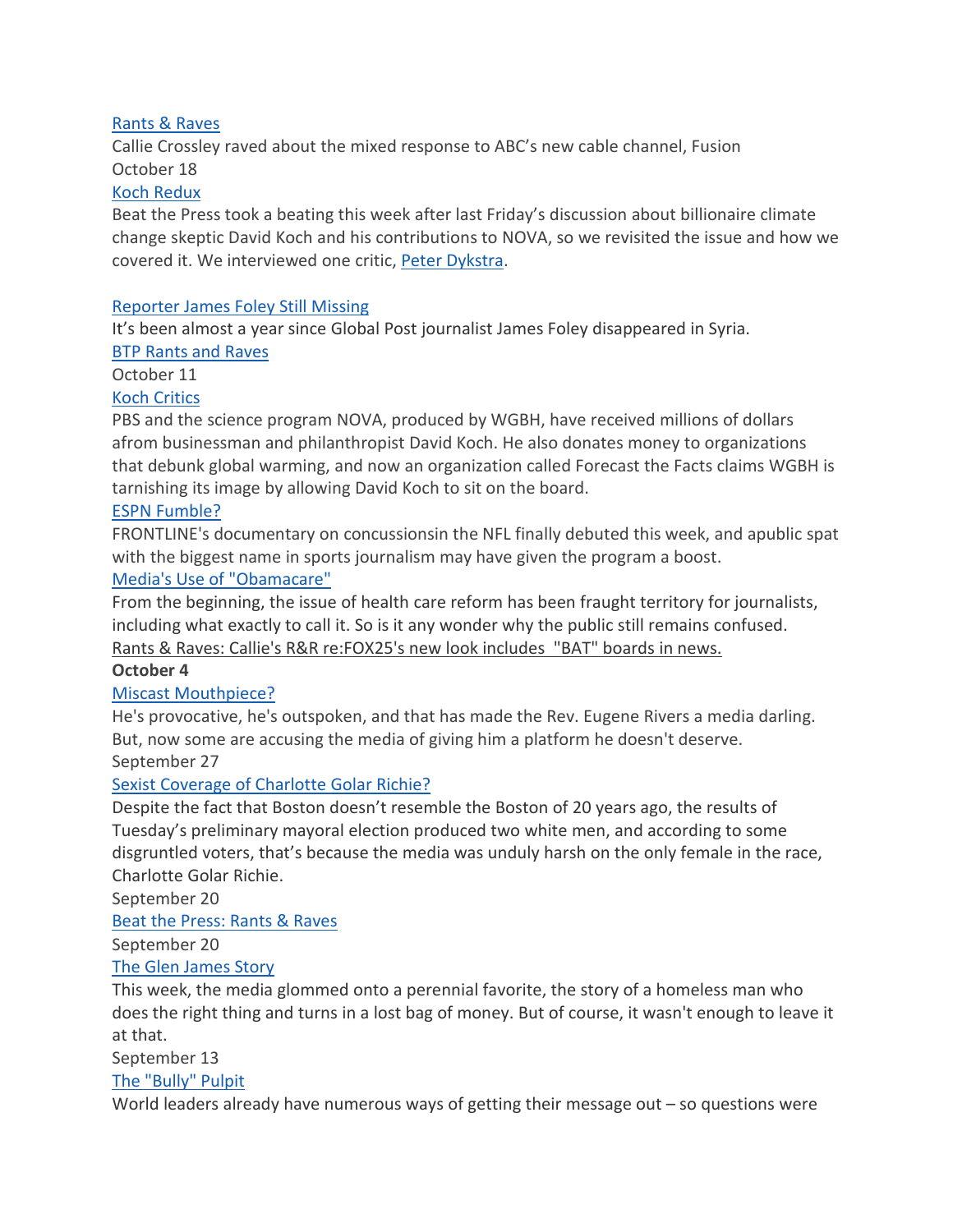raised this week when two American media outlets provided an unfettered platform to Russia's Vladimir Putin and Syria's Bashar al-Assad.

August 9

New Owners for Boston Globe and [Washington](http://www.wgbhnews.org/post/beat-press-video-new-owners-globe-and-wapo) Post

One was family controlled, the other corporate. One sale was anticipated, the other unexpected. While the particulars differ, many say the sale this week of both The Boston Globe and The Washington Post points to a new era of newspaper ownership.

July 26

## Hi-ho Silver, Away; Bill [Belichecked](http://www.wgbhnews.org/post/beat-press-video-bill-belichecked)

NYTimes number cruncher Nate Silver to ESPN, New England Patriots coach Bill Belichick finally broke his silence this week on Aaron Hernandez

June 21

# Arron [Hernandez](http://www.wgbhnews.org/post/beat-press-video-aaron-hernandez-overkill) Overkill

The apparent ties between New England Patriot Aaron Hernandez and a homicide sent the media into a feeding frenzy this week

Beat the Press Video: [Gagging](http://www.wgbhnews.org/post/beat-press-video-gagging-maine) in Maine

June 14

# Power [Failure](http://www.wgbhnews.org/post/beat-press-video-power-failure)

More and more media outlets are partnering with all kinds of bedfellows to boost an image, get larger distribution, or to make a few more bucks - WGBH included - but one such partnership between WCVB Channel 5 and NStar struck some viewers as particularly strange. Rants & [Raves](http://www.wgbhnews.org/post/beat-press-video-rants-and-raves-8) [Video](http://www.wgbhnews.org/post/beat-press-video-rants-and-raves-8)

June 4, 2013

# Boston Herald [Spotlights](http://www.wgbhnews.org/post/beat-press-video-boston-herald-spotlights-welfare-fraud) Welfare Fraud

Sometimes a dog with a bone is a good thing, a case in point being the Boston Herald's persistent coverage of welfare abuse and EBT card fraud. This week, the state auditor released a report validating the Herald's reporting.

May 24, 2013

## Press [Treatment](http://www.wgbhnews.org/post/beat-press-video-press-treatment-tim-murray) of Tim Murray

When Lt. Governor Tim Murray announced that he was leaving his post early to become head of the Worcester Chamber of Commerce, the press leapt to all kinds of speculative conclusions as to why...

May 17, 2013

**[Televising](http://www.wgbhnews.org/post/beat-press-video-televising-bulger-trial) the Bulger Trial**

May 10, 2013

Video: Media's Venghazi [Minefield](http://www.youtube.com/watch?feature=player_embedded&v=L6xhW-3UkDg)

After the attacks on the US Consulate in Benghazi, Libya, last September, which killed four Americans including Ambassador Chris Stevens, Fox News consistently framed the story as a cover-up, while most other outlets framed it as a political dispute. Those fault lines were resurrected this week in coverage of the congressional hearings.

May 1, 2013

**Video: Beat the Press [Newtown](http://www.wgbhnews.org/post/beat-press-video-newtown-special) Special**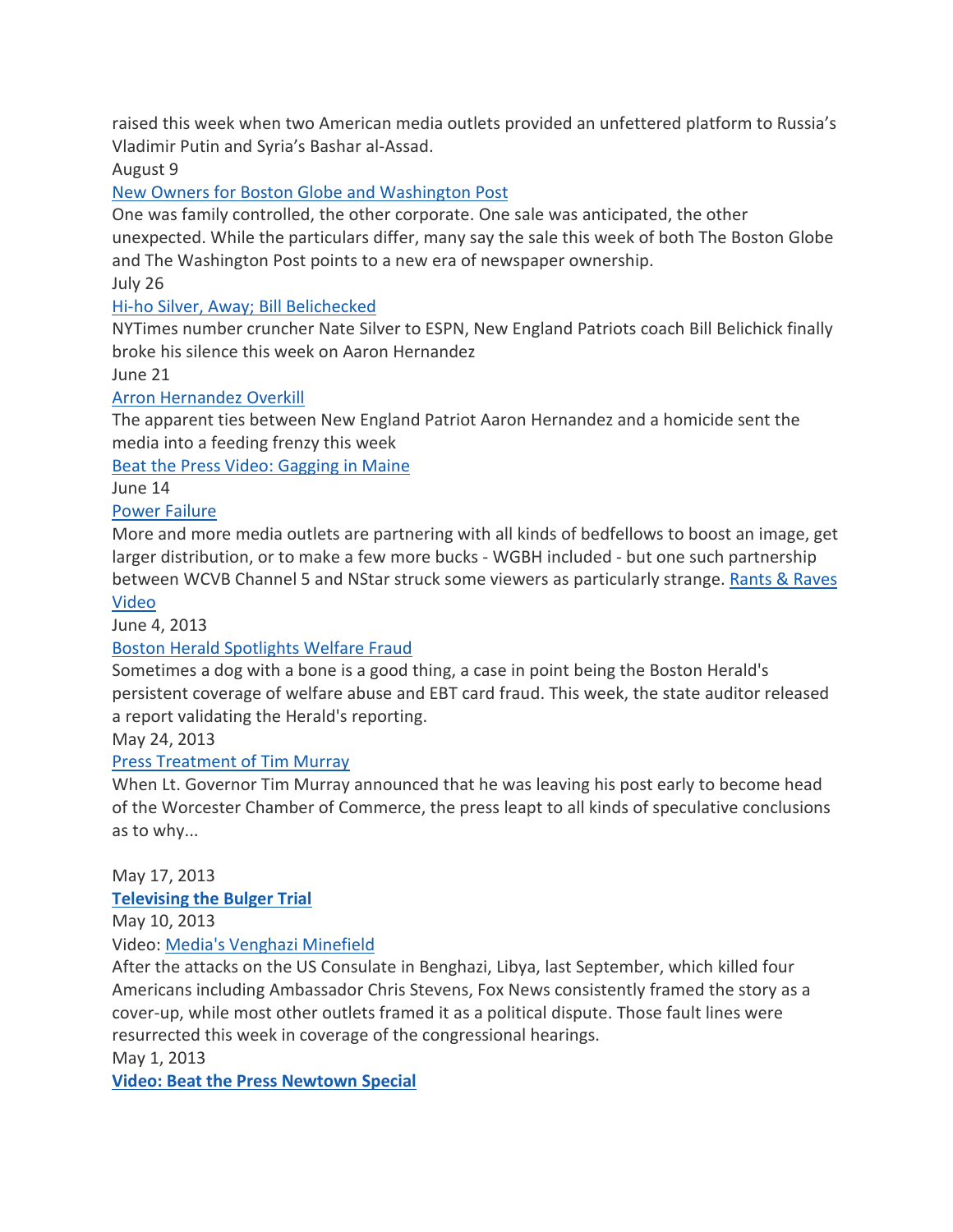Beat the Press was nominated for an Emmy for a special episode dealing with media coverage of the Newtown shootings

Beat April 26, 2013

Video: Beat the Press [Marathon](http://www.wgbhnews.org/post/beat-press-video-marathon-coverage) Coverage

News organizations have been covering the marathon bombings virtually around the clock for the past two weeks. A lot of that coverage has been outstanding, but as with any breaking news story there's often a combination of the good, some bad, and a little ugly.

# Video: Beat the Press Risky [Reporting](http://www.wgbhnews.org/post/beat-press-video-risky-reporting)

War correspondents knowingly volunteer for risky assignments and receive specialized training in how to ensure their personal safety. But the past two weeks have thrust local reporters into situations they never could have anticipated.

# Video: Beat the Press [Conspiring](http://www.wgbhnews.org/post/beat-press-video-conspiring-minds) Minds

Even with Dzhokhar Tsarnaev telling authorities why he and his brother carried out the attacks, conspiracy theorists are insisting the two were framed or that the bombings were faked. Now the mainstream media has a choice: cover the paranoia or ignore it.

April 12, 2013

Video: Beat the Press [Aereo](http://www.wgbhnews.org/post/beat-press-video-aereo-wars) Wars

Networks are accusing a start-up with an unproven business model of directly threatening their business model. Is Aereo, as one network asserts, "stealing" their content?

Video: Beat the Press Fox News Reporter [Threatened](http://www.wgbhnews.org/post/beat-press-video-fox-news-reporter-threatened-jail) Jail

Colorado's shield law hasn't stopped a Denver judge from threatening to toss a Fox News reporter in jail if she doesn't reveal confidential sources.

Video: Beat the Press Bugging [McConnell](http://www.wgbhnews.org/post/beat-press-video-bugging-mcconnell)

It's unlikely that Mother Jones faces legal jeopardy for publishing a secret recording of Sen. Mitch McConnell. Still, do news organizations encourage others to potentially break the law by publishing secret recordings with relatively little news value? April 5, 2013

# Beat the Press Video: [Immigration](http://www.wgbhnews.org/post/beat-press-video-immigration-reform) Reform

Less than a year after re-affirming the use of the term "illegal immigrant", the AP says it no longer sanctions its use. Was it a sound decision or a cave to political pressure? Will it stick? Tell us what you think, or just watch the segment...

April 5, 2013

Beat the [Press:](http://www.wgbhnews.org/post/beat-press-video-rants-and-raves-2) Rants & Raves

Beat the Press Video: Fair [Gouging](http://www.wgbhnews.org/post/beat-press-video-fair-gouging)

Are the Boston Herald's objections to The Boston Globe's "Driven to the Edge" series legitimate, or just expected nitpicking from a rival?

March 29, 2013

Beat the Press [Video:](http://www.wgbhnews.org/post/beat-press-video-minor-issue) Minor Issue

Should news organizations identify minors accused of misdeeds when they haven't been charged with a crime?

Beat the Press Video: Rants & [Raves](http://www.wgbhnews.org/post/beat-press-video-rants-and-raves-1)

March 29, 2013

Beat the Press [Video: Media](http://www.wgbhnews.org/post/beat-press-video-media-mechanic) Mechanic

For a politician who regularly mangles his speech, Boston Mayor Tom Menino has been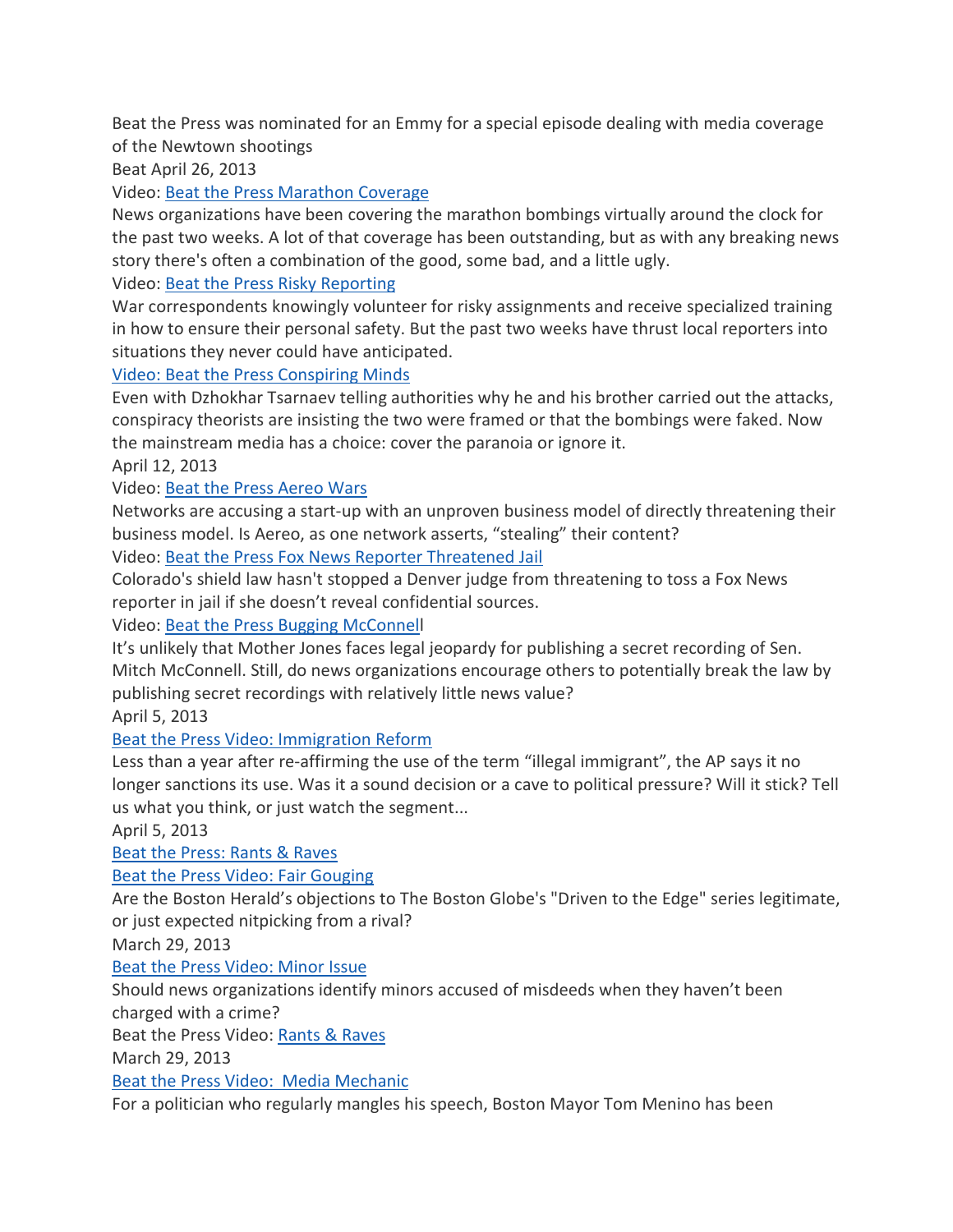masterful at managing the media over his 20-year term. How does his cultivation of the press play into his legacy?

Beat the Press Video: [Scooped](http://www.wgbhnews.org/post/beat-press-video-scooped)

How did David Bernstein, who recently lost his job at The Boston Phoenix, beat every major news organization to the biggest political scoop in months?

March 22, 2013

Beat the [Press-video-gardner-heist-coverage](http://www.wgbhnews.org/post/beat-press-video-gardner-heist-coverage)

The coverage of the Gardner heist investigation has generally been excellent. But in reporting all the various suspects who might have been involved, does it serve the reader – or only leave them more confused?

March 22, 2013

[Beat-Press-video-steubenville-rape-case-coverage](http://www.wgbhnews.org/post/beat-press-video-steubenville-rape-case-coverage)

CNN gets blasted for focusing attention on the two teenage boys convicted of rape, leading to a larger discussion about how the media covers sexual assaults.

March 16, 2013

Beat the Press Video: [boston-phoenix-1965-2013](http://www.wgbhnews.org/post/beat-press-video-boston-phoenix-1965-2013)

Sad news yesterday. Publisher Stephen Mindich [announced](http://blog.thephoenix.com/BLOGS/phlog/archive/2013/03/14/the-end-boston-phoenix-publishes-final-issue-today-statement-from-publisher-stephen-m-mindich.aspx) that he's closing The Boston [Phoenix,](http://blog.thephoenix.com/BLOGS/phlog/archive/2013/03/14/the-end-boston-phoenix-publishes-final-issue-today-statement-from-publisher-stephen-m-mindich.aspx) or as it's been referred to over the past year, The Phoenix. The current issue (pictured) will be its last.

March 15, 2013

Beat the Press [Video;](http://www.wgbhnews.org/post/beat-press-video-matt-lauer-hot-seat) Matt Lauer Hot Seat

A year after Ann Curry was unceremoniously dumped, Matt Lauer is now being blamed for the Today show's woes. Is it fair to blame eroding ratings on any one person? What makes a successful morning show? Personality, chemistry, or format? December 3, 2012

```
Spin City
Crazy like a Fox?
Panel Rants and Raves
November 9, 2012
A tawdry affair
The partisan worldview at Fox News and MSNBC
Marty Baron goes to Washington?
Panel Rants and Raves
The worst election ever for media bias
Newtron Jack gets neutralized
Malala Yousasfzie educating girls
Panel Rants and Raves
Debating the debate moderators
An Award-Winning Beat the Press
Stories that earned Beat the Press the National Press Club's 2012 Arthur Rowse Award for Press
Criticism
```
**WGBH-TV Basic Black**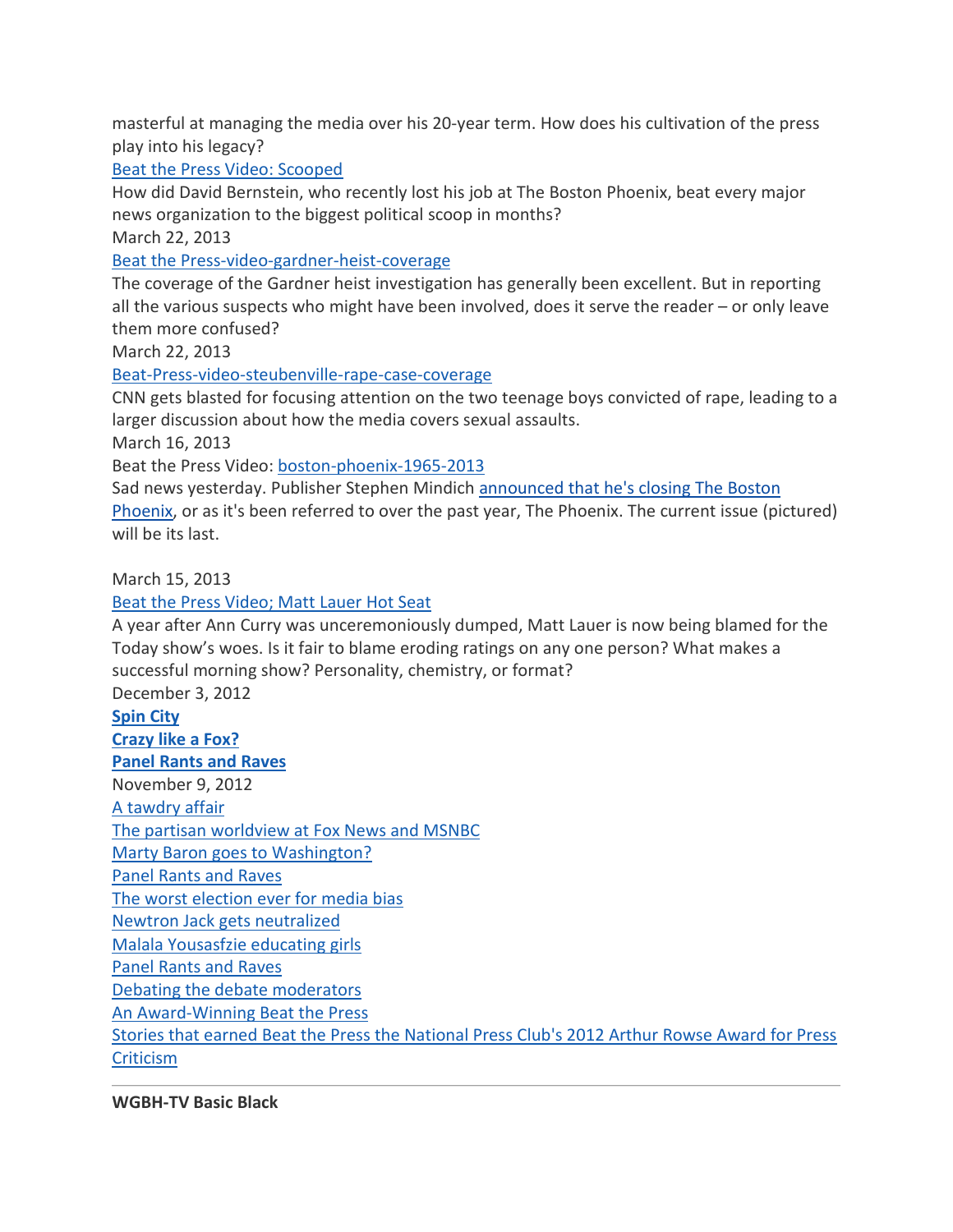June 6

"We Who Believe In [Freedom:"](http://www.wgbh.org/basicBlack/episodeDetail.cfm?programid=20&featureid=52808) Fifty Years After Freedom Summer and the Civil Rights Act, [Summer](http://www.wgbh.org/basicBlack/episodeDetail.cfm?featureid=52621&rssid=1) Reading List May 30 [Remembering](http://www.wgbh.org/basicBlack/episodeDetail.cfm?featureid=52620&rssid=1) Maya Angelou May 16 Brown V Board And The Return Of [Segregation?](http://www.wgbh.org/basicBlack/episodeDetail.cfm?featureid=52316&rssid=1) After the [Broadcast](http://www.wgbh.org/basicBlack/episodeDetail.cfm?featureid=52317&rssid=1) Brown, Bussing & Boston May 2 [Affirmative](http://www.wgbh.org/basicBlack/episodeDetail.cfm?featureid=51934&rssid=1) Action: Slippery Slope Or Uphill Battle? April 18 Basic Black: After The [Broadcast:](http://www.wgbh.org/basicBlack/episodeDetail.cfm?featureid=51588&rssid=1&subonstate=studioB) Why Run? April 11 "Black [Power"](http://www.wgbh.org/basicBlack/episodeDetail.cfm?featureid=51391&rssid=5&subonstate=studioB) Then And Now

April 4

After The [Broadcast:](http://www.wgbh.org/basicBlack/episodeDetail.cfm?featureid=51170&rssid=1&subonstate=studioB) African, Carribean, American

April 4

[Becomming](http://www.wgbh.org/basicBlack/episodeDetail.cfm?programid=20&featureid=51169) Black Americans

February 28

Black History Icons - Respected, Revered, and [...Repackaged?](http://www.wgbh.org/basicblack/episodeDetail.cfm?featureid=50621&rssid=1)

After the [Broadcast](http://www.wgbh.org/basicblack/episodeDetail.cfm?featureid=50622&rssid=1)

February 14

PTSD and [Lingering](http://www.wgbh.org/basicblack/episodeDetail.cfm?featureid=50404&rssid=1) Effects of Violence

January 31, 2014 Basic Black: One Day, Two ["States"](http://www.wgbh.org/basicblack/episodeDetail.cfm?programid=20&featureid=50212)

January 24, 2014

American Promise and Crushing the Black Male [Achievement](http://www.wgbh.org/basicblack/episodeDetail.cfm?featureid=50044&rssid=1) Gap

December 13

[Ebony](http://www.wgbh.org/basicblack/episodeDetail.cfm?programid=20&featureid=48997) and Ivy *Ebony & Ivy: Race, Slavery and the Troubled History of America's [Universities](http://www.bloomsbury.com/us/ebony-and-ivy-9781608193837/)* November 8

SNL, [HBCUs](http://www.wgbh.org/basicblack/?__utma=31088057.2102453401.1354837002.1383949207.1384464514.69&__utmb=31088057.77.7.1384465897492&__utmc=31088057&__utmx=-&__utmz=31088057.1381591560.64.8.utmcsr=google|utmccn=(organic)|utmcmd=organic|utmctr=(not%20provided)&__utmv=-&__utmk=131605453) and NB

November 1

[Hollywood](http://www.wgbh.org/basicblack/episodeDetail.cfm?programid=20&featureid=47962) And The Slave Narrative

Can Hollywood ever tell the real story when it turns its lens on African American history? This week Basic Black asks this question and more in an examination of the film 12 Years A Slave; amid Oscar buzz and critical acclaim, this latest film to tackle slavery is a searing look at one man's struggle to escape bondage.

Basic Black After the Broadcast; What *12 Years A Slave* Means Today

## October 18

Basic Black: Race, Class and [Obesity](http://www.wgbh.org/basicblack/episodeDetail.cfm?programid=20&featureid=47643)

Basic Black focuses on contributing factors to childhood obesity in communities of color, the stigma attached to obesity, and how culture impacts body image standards.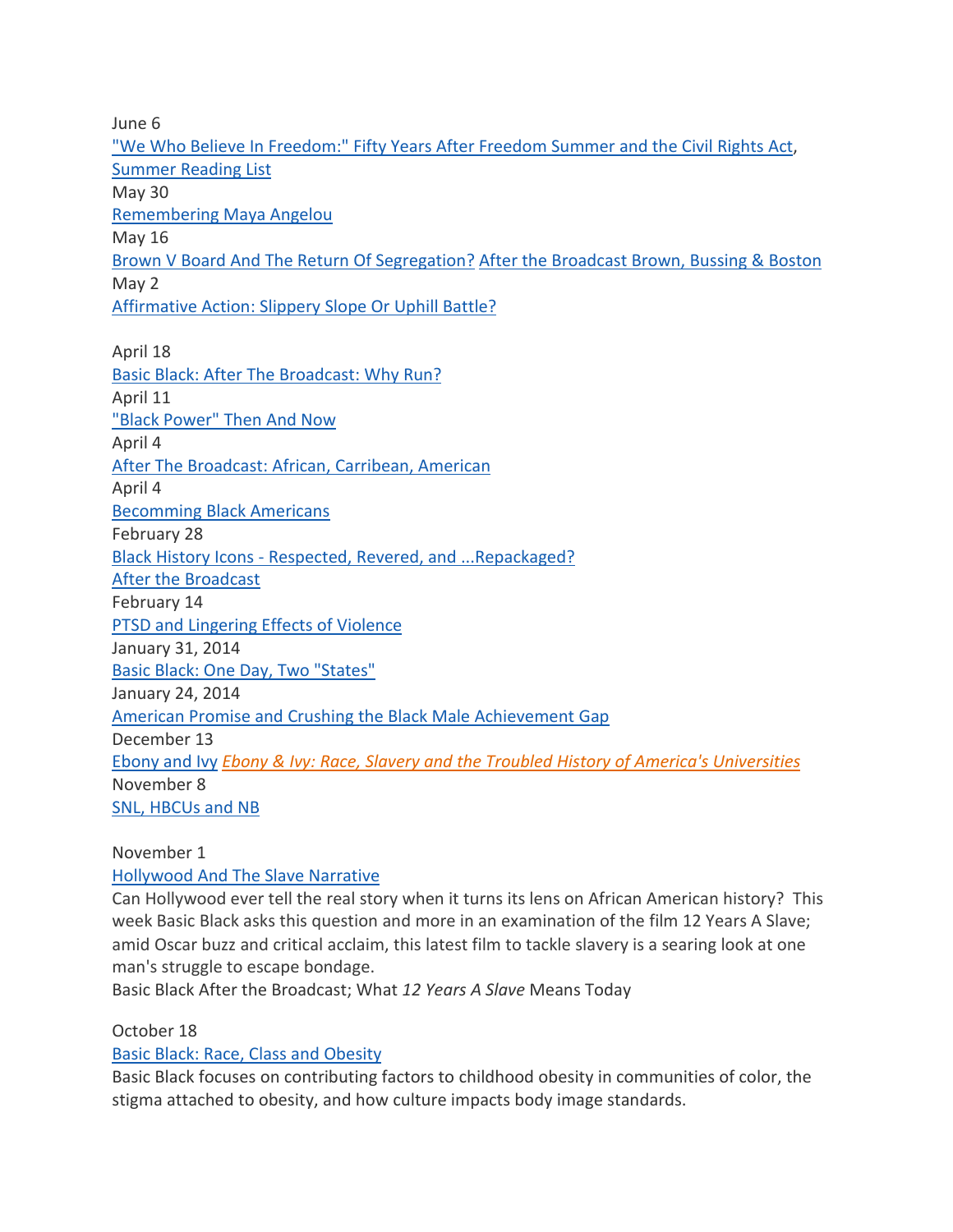### October 11

## Basic Black: Not Just the Blues: Race & [Mental](http://www.wgbh.org/basicblack/episodeDetail.cfm?programid=20&featureid=47531) Illness (Audio only)

In the wake of the death of Miriam Carey, the woman who was shot to death by police after she led them on a high speed chase through Washington, DC, many questions have been raised about the state of Carey's mental health. There was also the recent tragedy of Aaron Alexis who murdered 12 people at the Navy Yard before being killed by police. Those incidents weren't related, but they both highlight the need for a further understanding of the historical and cultural aspects of mental health and communities of color.

## October 4

## Basic Black: Shopping for [Obamacare](http://www.wgbh.org/basicblack/episodeDetail.cfm?programid=20&featureid=47381)

The signature legislation of President Obama's administration went live online, with millions attempting to access the applications. Although its launch was marked by a government shutdown and systems crashing under the weight of consumers eager to learn more, will this health insurance marketplace become a defining moment of President Obama's legacy? And will the marketplace be the answer to the health care problems of those who need it most? September 20, 2013

### Down To The Wire - The Boston [Mayoral](http://www.wgbh.org/programs/Basic-Black-20/episodes/Basic-Black-Down-To-The-Wire---The-Boston-Mayoral-Primary-47114) Primary

Basic Black opens the season with a frank conversation on the Boston Mayor's race and how the outcome impacts communities of color. We'll also take a look at the historic nature of the race, as race and gender have played out in the campaign leading to the primary and general elections.

June 21, 2013

## Recipes for Racism - Black Twitter [responds](http://www.wgbh.org/basicblack/episodeDetail.cfm?programid=20&featureid=41834) to Paula Deen

This week "Black Twitter" erupted after the news of Food Network chef Paula Deen admitted to routinely using the n-word ("Yes, of course…" replied Deen when asked) and dreamt of creating a slave-themed wedding party. ...

#### June 14, 2013

#### Issues in Higher [Education](http://www.wgbh.org/programs/Basic-Black-20/episodes/Basic-Black-Live-Higher-Ed-and-Higher-Aspirations-46001)

Basic Black explores issues in higher education including: Affirmative Action, college affordability, and leadership in the halls of Ivy League.

June 7, 2013

## [Shifting](http://www.wgbh.org/programs/Basic-Black-20/episodes/Basic-Black-Live-Shifting-Racial-Fault-Lines-45940) Racial Fault Lines

The folks who make Cheerios thought their commercial highlighted the heart health benefits of their product. All anyones sees is the interracial family consuming the cereal; the virulent racist reaction moves YouTube to shut down the comments section...May 31, 2013 May 21, 2013

#### Basic Black Live: Black and [Green](http://www.wgbh.org/basicblack/episodeDetail.cfm?programid=20&featureid=45861)

A recent audit by the state revealed that Massachusetts paid welfare benefits to 1,160 dead recipients. In spite of the fact that, in terms of dollars, this is a very tiny fraction compared to the size of the program, and the majority of welfare and food stamp assistance are white, we'll discuss why the stereotype of the "welfare queen" persists. At the other end of the financial spectrum, we'll look at wealth: a recent report by Nielsen concluded that black spending power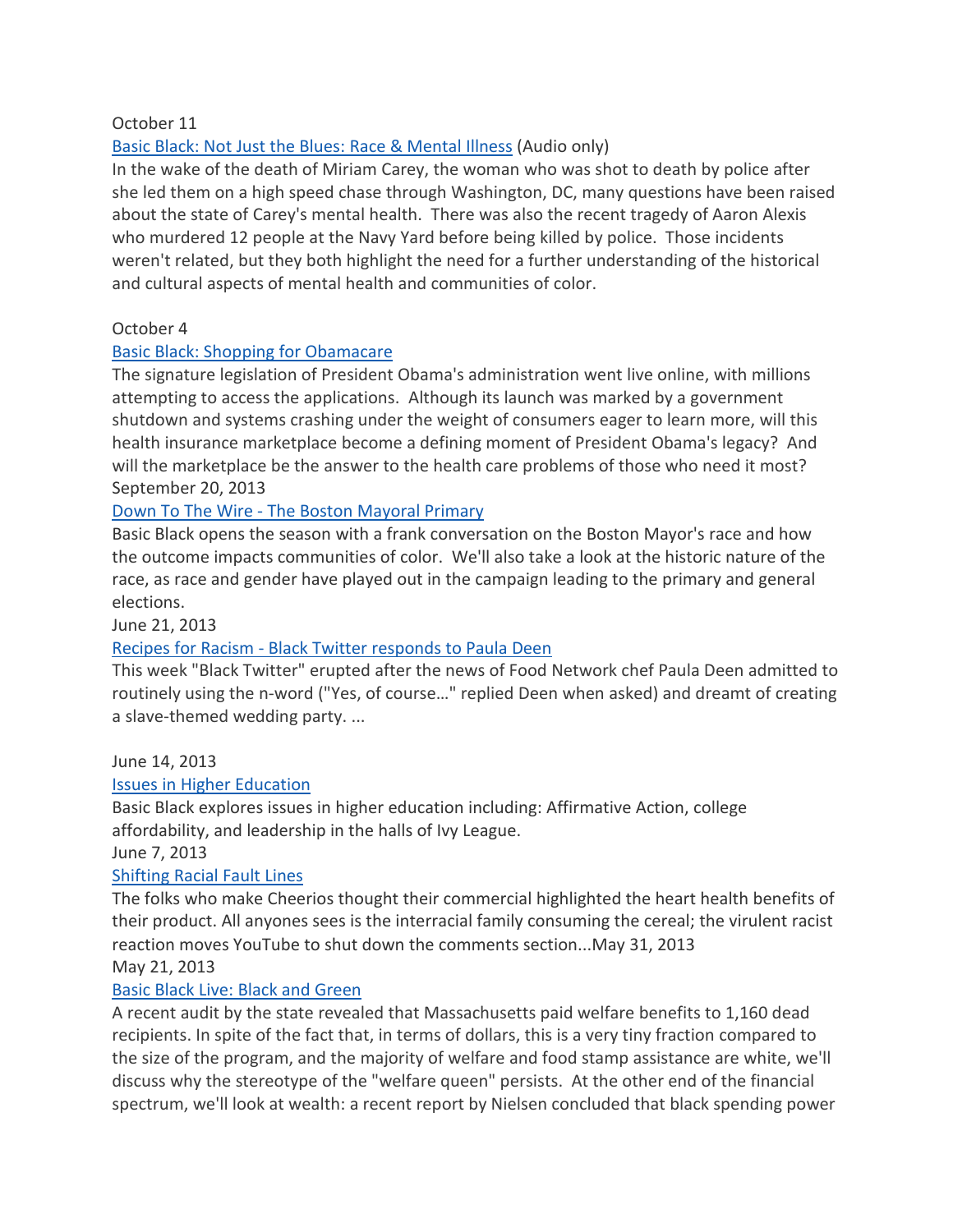will reach \$1 trillion dollars by 2015...but black wealth is declining. What are the factors contributing to the disparity?

May 17, 2013

Basic Black Live: Politics, [Scandals,](http://www.wgbh.org/basicblack/episodeDetail.cfm?programid=20&featureid=45694) and Legacies

In the headlines this week: a discussion of the Boston mayor's race and how communities of color are poised to make their coalitions heard. Also, this is not the first time the IRS has come under fire for targeting political activity; we'll take a look at the IRS, the NAACP and the black church.

May 10, 2013

# Charles [Ramsey,](http://www.wgbh.org/basicblack/episodeDetail.cfm?featureid=41834&rssid=1) race, class and social media

Charles Ramsey of Cleveland, Ohio rescued three women and a six year old who had been held captive by his neighbor for a decade. But it was the interview Ramsey gave to a reporter on the scene that day that made him an internet sensation. Within hours, he was trending on Twitter and the subject of numerous autotune creations.

May 3, 2013

# Justice, Reparations and [Reconcilliation](http://www.wgbh.org/programs/Basic-Black-20/episodes/Basic-Black-Justice-Reparations-and-Reconciliation-44082)

Tonight on Basic Black history in the headlines: a report this week concluded that for the first time ever, black voter turnout surpasse that of white voters. What are the national and local implications. And in sports, NBA player Jason Collins revealed he is gay; as the first professional athlete to do so, it is history, but is it news?

April 13, 2013

# Teenage Girls and [Violence](http://www.wgbh.org/programs/Basic-Black-20/episodes/Basic-Black-Live-Teenage-girls-and-violence-45132)

Some very high-profile crimes, including th[estabbing](http://www.necn.com/04/02/13/Teen-charged-in-Boston-stroller-stabbing/landing_newengland.html?blockID=836573&tagID=67649) of a mother pushing her baby in a stroller, have heightened the awareness of young girls a[sperpetrators](http://www.boston.com/news/local/massachusetts/2013/04/07/new-girls-campaign-boston-city-officials-will-tackle-violence/t8JB7ld5710g6QoeKXPyvJ/story.html?comments=all) of violence; this within the month of April, which is also Sexual Assault [Awareness](http://www.nsvrc.org/saam/sexual-assault-awareness-month-home) Month and we're at the end of [International](http://www.stopstreetharassment.org/ending/meetusonthestreet/) [Anti-Harassment](http://www.stopstreetharassment.org/ending/meetusonthestreet/) Week. This week on Basic Black, our conversation will look at young women on both ends of the spectrum of violence.

April 5, 2013

# [Identity](http://www.wgbh.org/programs/Basic-Black-20/episodes/Basic-Black-Live-Identity-Politics-and-the-Boston-Mayors-Race-45025) Politics and the Boston Mayors Race

With Mayor Menino's announcement that he would not seek a sixth term, the race for the next mayor of Boston has officially begun. Even as the slate of candidates takes shape, questions are emerging, among them: what is the opportunity for emerging leaders of color; what are the benefits to the city of Boston of new leadership, regardless of race; has the Menino administration left anything undone in communities of color that can now be addressed? February 22, 2013

## Racism Rage and [Mental](http://www.wgbh.org/programs/Basic-Black-20/episodes/Basic-Black-Live-Racism-Rage-and-Mental-Illness-44344) Illness

Is the context for the murderous rampage of Christopher Dorner one that people of color recognize? Tonight on Basic Black – anatomy of a killer's racial experience… what happens at the intersection of racism, rage and mental illness?

November 7, 2012

Basic Black Live: President Barack Obama [Re-Elected](http://www.wgbh.org/basicblack/episodeDetail.cfm?programid=20&featureid=42393)

July 6, 2012

Basic Black: [Election](http://www.wgbh.org/basicblack/episodeDetail.cfm?featureid=38569&rssid=1) 2012

July 6 marks four months to the day that the country will elect the president of the United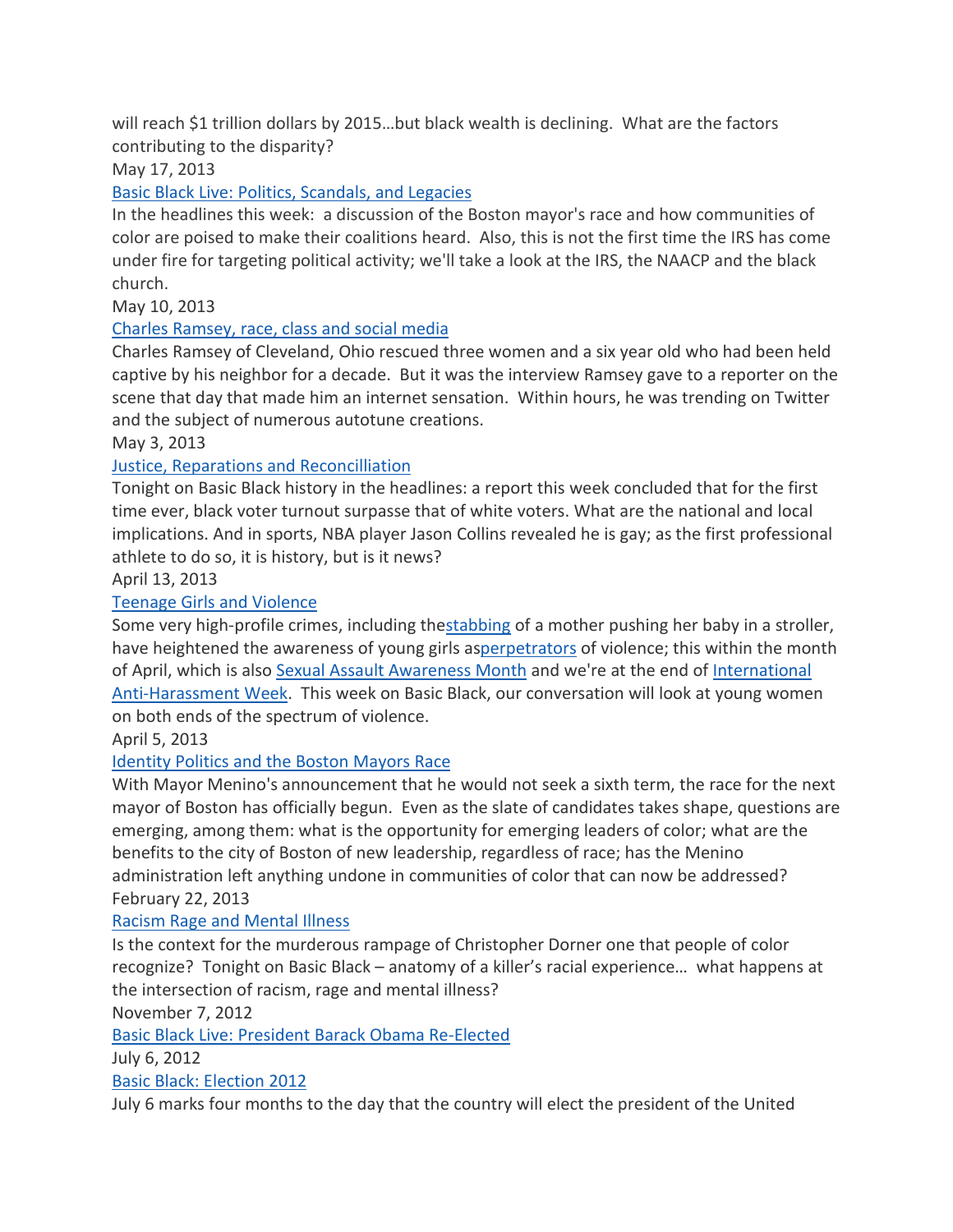States. We close this season of Basic Black with an exploration of questions going into the 2012 presidential election including: Has African American support diminished for President Obama? How strongly has opposition to an Obama second term grown in light of the Supreme Court decision upholding the Affordable Care Act? What will be the impact of recent decisions (President Obama and Supreme Court) concerning immigration? Is Michelle Obama a secret weapon in the president's re-election campaign arsenal? Will there be any surprises from the upcoming conventions?

## July 6, 2012

After the broadcast: Basic Black After The [Broadcast:](http://www.wgbh.org/basicblack/episodeDetail.cfm?featureid=40070&rssid=1) Election 2012 Candidate Strategies and "Secret [Weapons"](http://www.wgbh.org/basicblack/episodeDetail.cfm?featureid=40070&rssid=1)

# June 29, 2012

Basic Black Live: The Supreme Court Upholds the [Affordable](http://www.wgbh.org/basicblack/episodeDetail.cfm?featureid=39926&rssid=1) Care Act

June 28, 2012 was another historic milestone in the presidency of Barack Obama as the Supreme Court upheld the major provisions of his landmark legislation, the [Affordable](http://www.healthcare.gov/law/index.html) Care [Act.](http://www.healthcare.gov/law/index.html)Basic Black explores the implications of the ruling for communities of color and the 2012 presidential election. Later in the show, a discussion of a more complicated Supreme Court ruling: [Arizona's](http://www.scotusblog.com/2012/06/courts-strikes-down-much-of-arizona-immigration-law/) SB1070, and its lingering impact on immigrant communities. June 1, 2013

# Basic Black After the [Broadcast:](http://streams.wgbh.org/online/basi/broad/bb_2012_06_01_chat_update.mp4) The Black Church and Gay Marriage

With President Obama's support of same sex marriage the black church finds itself on the front page of a national conversation about its identity, relevance, and impact. Will support for Obama's presidential bid fade in the upcoming election? Has the church adequately addressed the needs of a younger generation? Is this an opportunity for new voices to emerge in the evolution of the black church?

Basic Black Live: The Black Church, Hip Hop and Gay Marriage [Watch](http://www.wgbh.org/basicblack/studiob.cfm) Callie talk about the issue

From President Obama's support of same sex marriage to the dominating influence of hip hop culture, the black church finds itself on the front page of a national conversation about its identity, relevance, and impact. Will support for Obama's presidential bid fade in the upcoming election? Has the church adequately addressed the needs of a younger generation? Is this an opportunity for new voices to emerge in the evolution of the black church?

## Basic Black Live: "Stand your ground" in [Massachusetts?](http://www.wgbh.org/basicblack/episodeDetail.cfm?featureid=37668&rssid=1) Also, the Supreme Court and the [Affordable](http://www.wgbh.org/basicblack/episodeDetail.cfm?featureid=37668&rssid=1) Care Act

This week on Basic Black: In the wake of the fatal shooting of Trayvon Martin, a look at Massachusetts' "stand your ground" proposal and recent efforts to pass or block the legislation. Also, the pending Supreme Court decision on the Obama administration's health care reform legislation: however they decide, what are the political ramifications for President Obama's reelection campaign and the impact on communities of color.

CNN Reliable Sources (Cable News) January 5, 2014 MSNBC Show Sparks [Partisian](http://www.cnn.com/video/data/2.0/video/bestoftv/2014/01/05/rs-msnbc-show-sparks-partisan-outcry-part-2.cnn.html) Outcry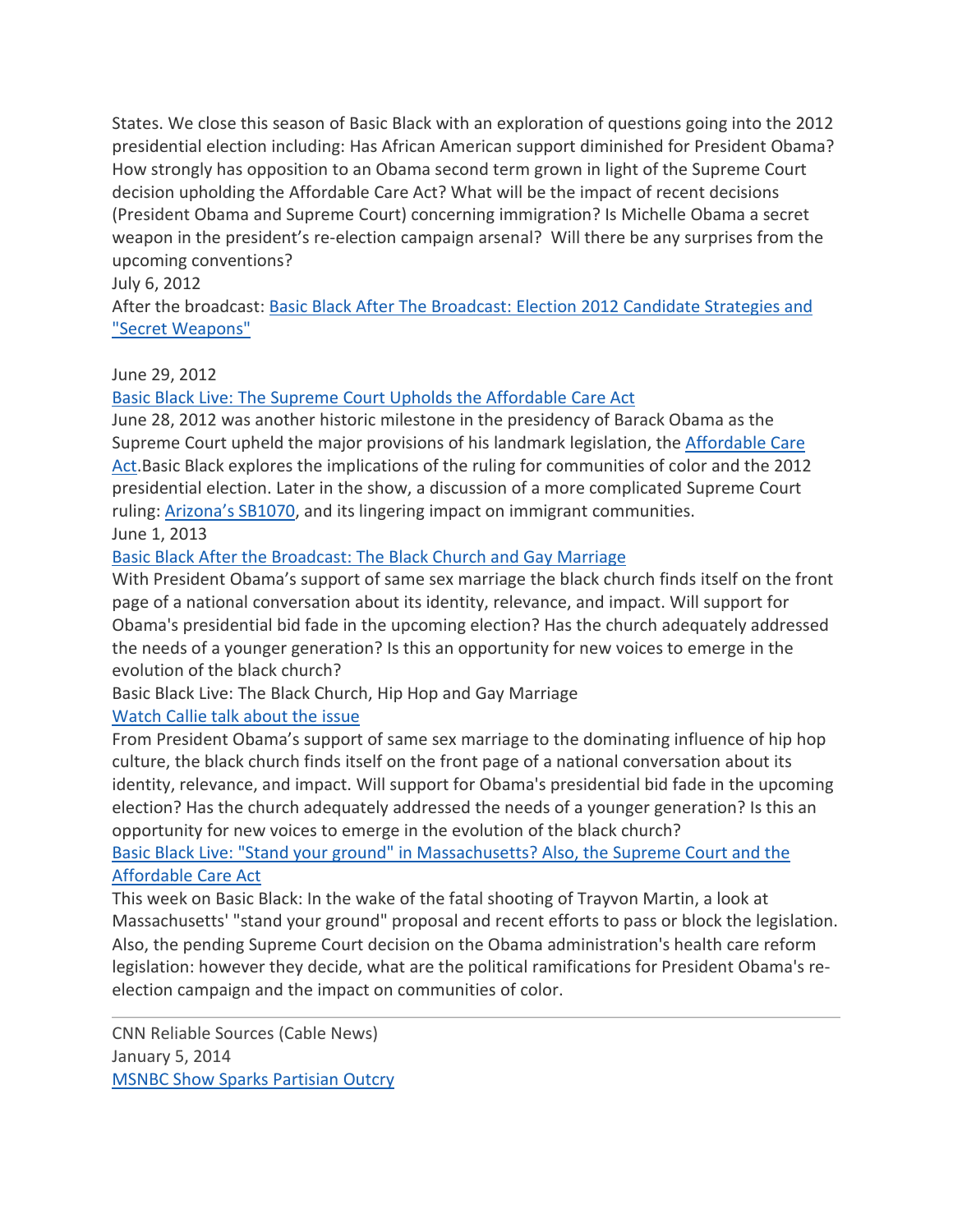Callie Crossley, Sally Kohn, Dylan Byers, and Brian Stelter discuss controversy over comments made on Melissa Harris-Perry's MSNBC show

July 21, 2013

[Zimmerman](http://www.cnn.com/video/?/video/bestoftv/2013/07/21/rs-zimmerman-verdict-sparks-debate.cnn) verdict sparks debate

[Ca](http://www.cnn.com/video/?/video/bestoftv/2013/07/21/rs-zimmerman-verdict-sparks-debate.cnn)llie Crossley, Eric Deggans, Ron Brownstein & David Folkenflik on the Zimmerman verdict & debate about race in America.

April 21, 2013

[National](http://www.cnn.com/video/#/video/bestoftv/2013/04/21/rs-national-media-descend-on-boston.cnn?iref=videosearch) media descend on Boston

Callie Crossley and Howard Kurtz talk about the local media's coverage of the terrorist attacks that rocked Boston

December 14, 2012

**[Death](http://reliablesources.blogs.cnn.com/2012/12/09/death-on-the-front-page/?iref=allsearch) on the front page**

December 9, 2012 [Discussion](http://mediamatters.org/video/2012/12/09/cnns-reliable-sources-highlights-fox-news-bench/191755) of Fox News' Benching of Karl Rove and Dick Morris

#### **Fox25-TV Boston**

*(Fox25) "News headlines have been filled with stories that have everyone talking. When that happens, we like to turn to one of our favorite talkers, TV and radio commentator Callie Crossley.*

April 16 Callie Relfects On Marathon [Anniversary](http://www.myfoxboston.com/search?vendor=ez&qu=Callie+Crossley) April 2 Callie [Discusses](http://www.myfoxboston.com/video?clipId=10009822&autostart=true) GM Recall

March 26 Missing Plane Obsession, Health Connector Finally Fired, Tweet [Celebration](http://www.myfoxboston.com/video?clipId=9961766&autostart=true) March 19 Weighs in on new R.I. [Speaker](http://www.myfoxboston.com/video?clipId=9961766&autostart=true) March 10 Medical [Marajuana](http://www.myfoxboston.com/video?clipId=9937391&autostart=true) March 5 Controversy: St. Patty's Day Parade February 19 [Discussion](http://www.myfoxboston.com/video?clipId=9857376&autostart=true) of new TSA Program February 12 [President](http://www.myfoxboston.com/video?clipId=9831904&autostart=true) Obama's State Dinner Hosting the French President January 29, 2014 Callie Shares Thoughts on State of the [Commonwealth,](http://www.myfoxboston.com/video?clipId=9780135&autostart=true) Union January 15, 2014 Callie Talks About Gov. Christie, [Springfield](http://www.myfoxboston.com/video?clipId=9731691&autostart=true) Funds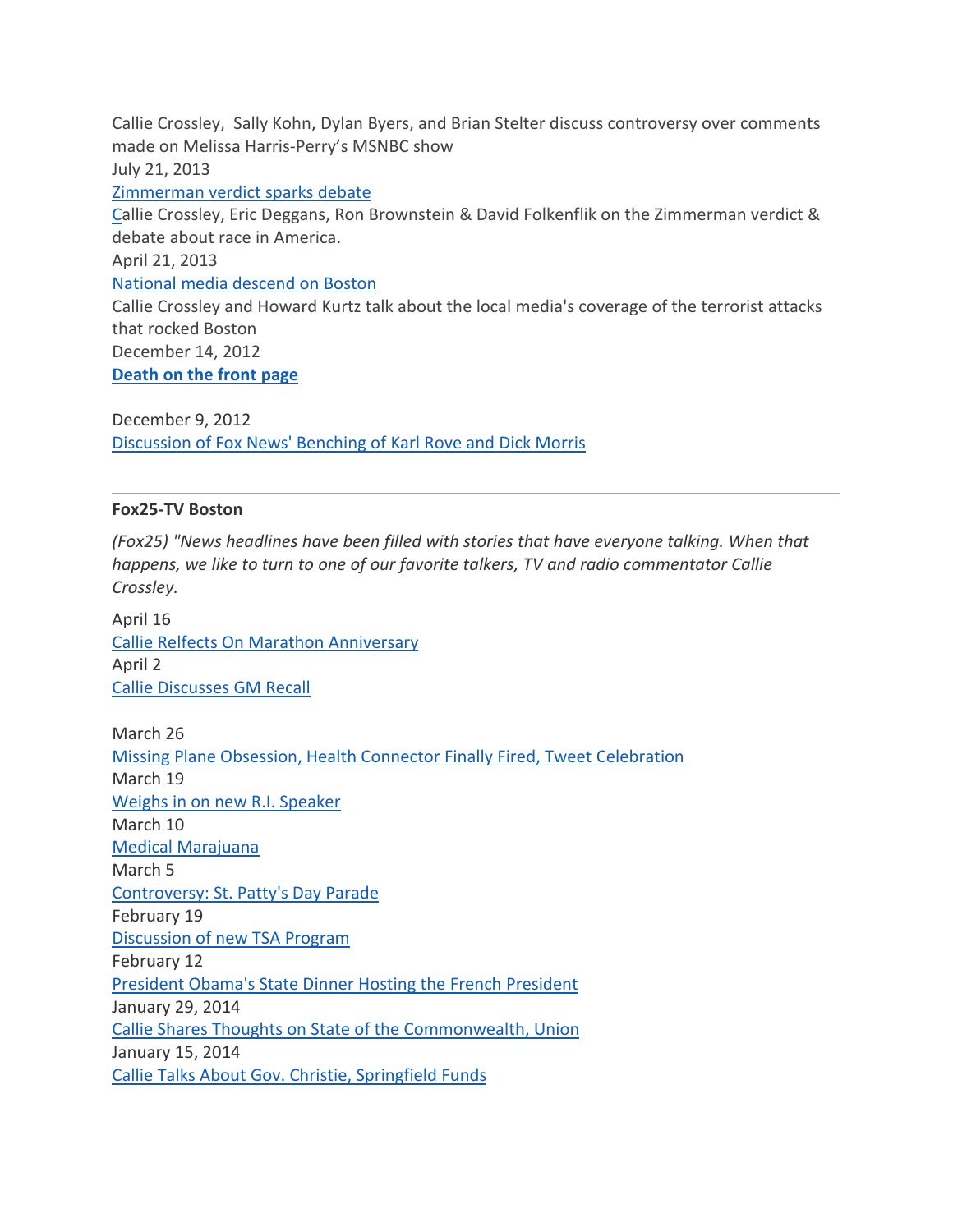January 8, 2014 Velveeta [Shortage,](http://www.myfoxboston.com/video?clipId=9707483&autostart=true) Airline Issues December 31 MBTA Naming RIghts, Walsh [Inauguration](http://www.myfoxboston.com/video?clipId=9683967&autostart=true) December 24 DCF, [Justine](http://www.myfoxboston.com/video?clipId=9665328&autostart=true) Sacco Tweet Gets Her Fired, [Bikini](http://www.myfoxboston.com/video?clipId=9665328&autostart=true) Clad [Maraih](http://www.myfoxboston.com/video?clipId=9665328&autostart=true) Carey Walks Dog In Aspen December 18 Harvard Bomb Hoax Arrest, Newton Christmas [Decoration](http://www.myfoxboston.com/video?clipId=9646521&autostart=true) Dispute, Dreded Snow Forecast December 11 Mandela Memorial [Presidential](http://www.myfoxboston.com/video?clipId=9621790&autostart=true) Selfie, Interpreter Disaster; Media Asked To Stay Away on Newtown [Anniversary, Harvard's](http://www.myfoxboston.com/video?clipId=9621790&autostart=true) Parody: What Does the "Spleen Do" December 4 MBTA Extended Hours, NH State Rep Sexist Twitter Backlash, Painful Release of [Newtown](http://www.myfoxboston.com/video?clipId=9597766&autostart=true) 911 [Tapes](http://www.myfoxboston.com/video?clipId=9597766&autostart=true) November 27 [Thanksgiving](http://www.myfoxboston.com/video?clipId=9576739&autostart=true) sans technology, Black Thursday, Friday & Cyber Monday strategies, & [Cornbread](http://www.myfoxboston.com/video?clipId=9576739&autostart=true) **[Dressing](http://www.myfoxboston.com/video?clipId=9576739&autostart=true)** November 13 Lawrence Mayoral Recount, Will Bulger Speak at [Sentencing?,](http://www.myfoxboston.com/video?clipId=9523195&autostart=true) What Does the Fox Say? A Book for [Kids](http://www.myfoxboston.com/video?clipId=9523195&autostart=true) November 6 Callie Crossley on Mayoral Election, East Boson Rejects Casinos, [Lawrence](http://www.myfoxboston.com/video?clipId=9496308&autostart=true) Mayoral Race, [Danvers](http://www.myfoxboston.com/video?clipId=9496308&autostart=true) Teacher Tragedy October 2 Callie Crossley on the government shutdown; \$261M proposed school [construction](http://www.myfoxboston.com/video?clipId=9369758&autostart=true) project; "The [Simpsons"](http://www.myfoxboston.com/video?clipId=9369758&autostart=true) to kill off a main character September 25 Callie Crossley on Walsh, Connolly win preliminary vote; Ed Davis on diversity issue; Bono's impression of Bill Clinton September 18 Callie Crossley reacts to news of [Washington](http://www.myfoxboston.com/video?clipId=9319095&autostart=true) Navy Yard shootings, Mayoral candidates; Prince [Spagetti](http://www.myfoxboston.com/video?clipId=9319095&autostart=true) Day September 11 Callie Crossley on Obama's Syria speech; 9/11 [ceremonies](http://www.myfoxboston.com/video?clipId=9293604&autostart=true) being toned down; Spitzer, Weiner

out of NY mayor's race; Bruno Mars to perform at [Superbowl](http://www.myfoxboston.com/video?clipId=9293604&autostart=true) halftime show

September 4

Callie Crossley on Menino's [comments](http://www.myfoxboston.com/video?clipId=9269214&autostart=true) on Detroit; John McCain playing video poker during Syria hearings; Harry Conick Jr. as new [American](http://www.myfoxboston.com/video?clipId=9269214&autostart=true) Idol judge

August 14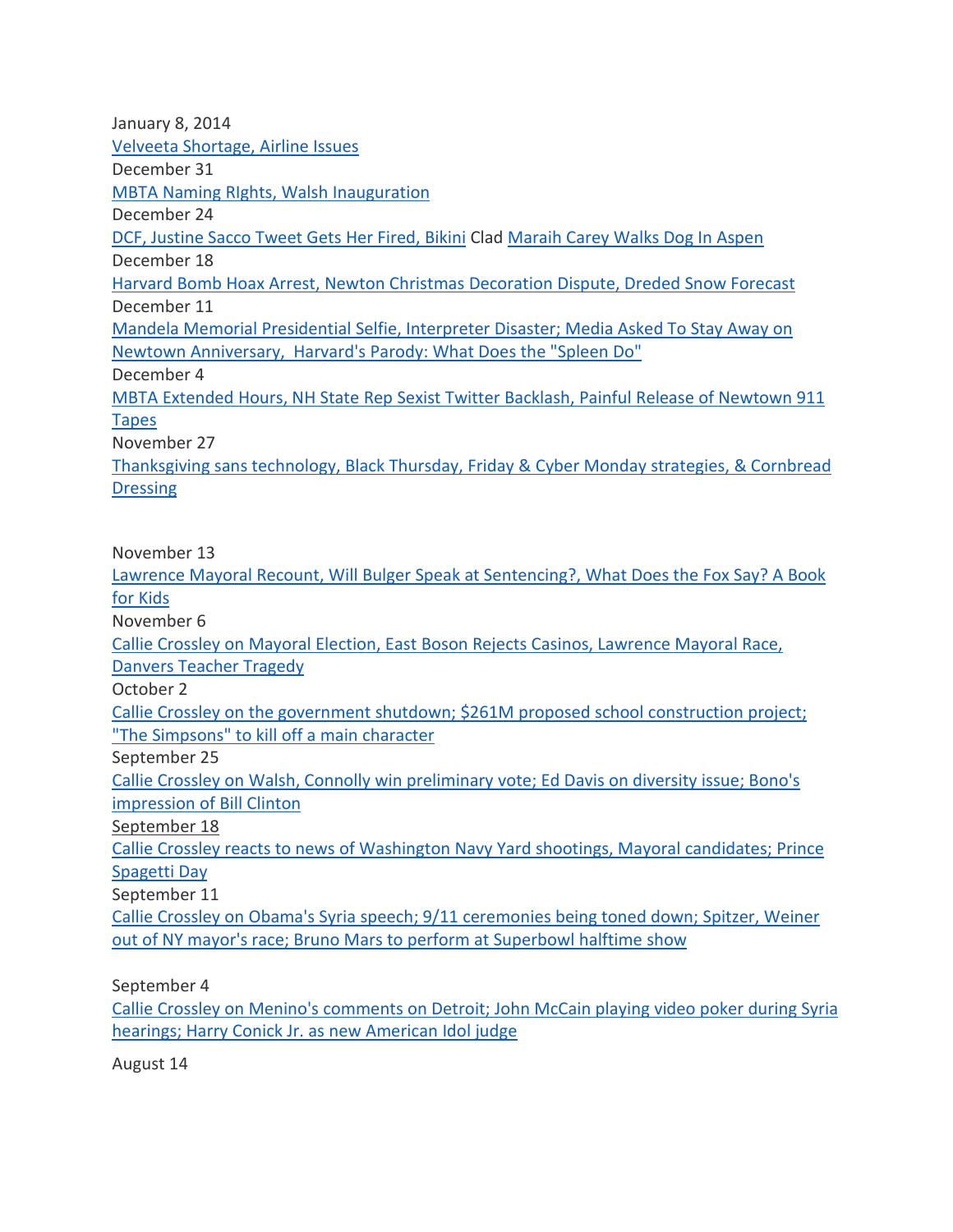Callie Crossley on new "run, hide, fight" [recommendation;](http://www.myfoxboston.com/video?clipId=9197239&autostart=true) justice dept. proposes new rules for drug [offenders;](http://www.myfoxboston.com/video?clipId=9197239&autostart=true) credit card balances low

August 7, 2013

Callie Crossley on President Obama [addressing](http://www.myfoxboston.com/video?clipId=9173301&autostart=true) terror threat on "Tonight Show"; Menino hinting at mayorial [endorsement;](http://www.myfoxboston.com/video?clipId=9173301&autostart=true) controversial t-shirt

July 24, 2013

Weiner Admits to Sending More Lewd Texts, [Belicheck](http://www.myfoxboston.com/video?clipId=9125102&autostart=true) to address media first time since [Hernandez](http://www.myfoxboston.com/video?clipId=9125102&autostart=true) arrest, Trooper who leaked Tsarnaev photos, The Royal baby July 17, 2013 Rolling Stone Cover, New Leader in [Boston's](http://www.myfoxboston.com/video?clipId=9100731&autostart=true) Mayoral Race, Glee Star's Death June 19, 2013 Bulger Trial, Markey Gomez Debate, Serena Williams Controversy June 11, 2013 Callie Crossley on Bulger Trial, Morning-After Pill, [Markey-Gomez](http://www.myfoxboston.com/video?clipId=8983266&autostart=true) Debate June 5, 2013 Callie [discusses](http://www.myfoxboston.com/video?clipId=8959654&autostart=true) Bulger trial, Susan Rice replacing Donlan as National Security Advisor May 29, 2013 Callie discusses welfare disaster, Zimmerman murder trial, [Obama/Christie](http://www.myfoxboston.com/video?clipId=8935975&autostart=true) Football Toss May 15, 2013 Discussion of Kraft Group's bid for [ownership](http://www.myfoxboston.com/video?autoStart=true&topVideoCatNo=default&clipId=8880501) of The Boston Globe, Scandals in DC May 8, 2013 Debate over Chris Christie's weight loss surgery; Burial of [suspected](http://www.myfoxboston.com/video?clipId=8855182&autostart=true) marathon bomber. May 1, 2013 Senate [Primary](http://www.myfoxboston.com/video?clipId=8829920&autostart=true) Results, Martha Stewart and Plan B April 24, 2013 [Discussing](http://www.myfoxboston.com/video?clipId=8805269&autostart=true) Bombing Suspect #2 April 17, 2013 Marathon Bombing [Aftermath](http://www.myfoxboston.com/video?clipId=8782870&autostart=true) April 10, 2013 Callie Crossley weighs in on tax plan, Kerry Healy, Jay Z and Beyonce Cuba [controversy](http://www.myfoxboston.com/video?clipId=8759507&autostart=true) February 20, 2013 Callie Crossley talks gas prices, Jesse Jackson Jr.and Clive Davis' [memoir,](http://www.myfoxboston.com/video?clipId=8438740&autostart=true) and rising gas prices Feb 6, 2013 Callie Crossley, host and [moderator](http://www.myfoxboston.com/search?vendor=ez&qu=Callie+Crossley#ixzz2SVVujYzy) of Boston Public Radio on WGBH 89.7, talks about Hillary Clinton's [revamped](http://www.myfoxboston.com/search?vendor=ez&qu=Callie+Crossley#ixzz2SVVujYzy) site along with negative comment buzz about the first lady and Beyonce's [superbowl](http://www.myfoxboston.com/search?vendor=ez&qu=Callie+Crossley#ixzz2SVVujYzy) outfit. December 5, 2012 **[Reporter](http://www.myfoxboston.com/video?clipId=8033490&autostart=true) fired filing fake news | [Cahill](http://www.myfoxboston.com/video?clipId=8033490&autostart=true) cas[e](http://www.myfoxboston.com/video?clipId=8033490&autostart=true)** Nov 28, 2012 Callie Crossley on report about Jessica Simpson being [pregnant](http://www.myfoxboston.com/story/20203832/2012/11/28/callie-crossley-on-report-about-jessica-simpson-being-pregnant-again-whether-menino-will-run-for-another-term) again; whether Menino will run for [another](http://www.myfoxboston.com/story/20203832/2012/11/28/callie-crossley-on-report-about-jessica-simpson-being-pregnant-again-whether-menino-will-run-for-another-term) term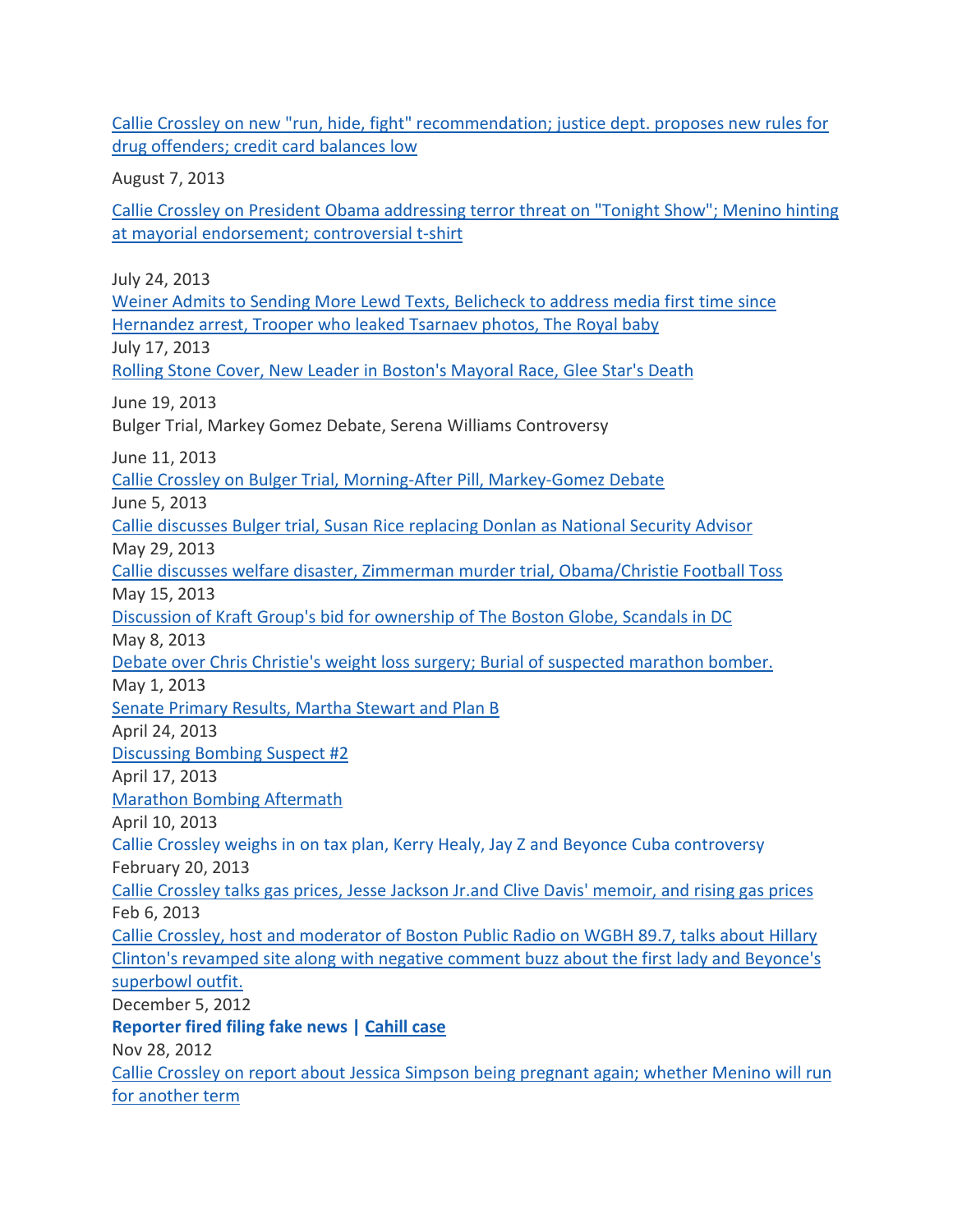September 12, 2012 Libyan [Ambassador](http://www.myfoxboston.com/story/19521622/2012/09/12/callie-crossley-interview) Killed August 22, 2013 **Todd Akin [Controversy](http://www.myfoxboston.com/story/19339460/2012/08/22/callie-crossley-interview)** July 4, 2012 **[Fourth](http://http/www.myfoxboston.com/story/18948752/whats-in-the-news-with-callie-crossley) of July, 2012**

### **The Takeaway** with John Hockenberry

*The Takeaway is a co-production of PRI (Public Radio International) and WNYC Radio in collaboration with The New York Times and WGBH Boston.*

July 9, 2013 - The Takeaway Guest Host

HIV: The Silent [Epidemic](http://www.thetakeaway.org/2013/jul/09/silent-epidemic-south/) in the South

The American South holds 37 percent of the U.S. population, but over halk of all new HIV diagnoses occur there.

July 9, 2013 - The Takeaway Guest Host

Race, [America](http://www.thetakeaway.org/2013/jul/09/race-america-and-justice-system-examining-george-zimmerman-trial/) and the Justice System: Examining the George Zimmerman Trial If a Latino man shoots and kills a black teenager in a hoodie, should race be a factor in his trial? The world is watching the trial of George [Zimmerman](http://www.huffingtonpost.com/2013/07/08/george-zimmerman-trial-defense_n_3560788.html)—the self-appointed neighborhood watchman that shot 17-year-old [Trayvon](http://www.orlandosentinel.com/news/local/trayvon-martin/) Martin.

July 9, 2013 - The Takeaway Guest Host

The Muslim [Brotherhood](http://www.thetakeaway.org/2013/jul/09/muslim-brotherhood-unrest-egypt/) weighs In on Egyptian Unrest

In recent days the tables have turned in Egypt. Thousands of Morsi supporters have taken to the streets, both in Egypt and here in the United States, with hundreds in Egypt facing injuries and even death. **Gehad Elhaddad** is the official spokesperson for the Muslim Brotherhood. He gives his unique take on the unrest in Egypt, and what he thinks the future holds July 8, 2013 - The Takeaway Guest Host

At Leaast 50 Dead in Cairo as Miltary Clashes with [Opposition](http://www.thetakeaway.org/2013/jul/08/40-dead-cairo-military-clashes-opposition/)

At least 50 [people](http://www.nytimes.com/2013/07/09/world/middleeast/egypt.html?hp) have been killed in a shoot out today near military barracks in [Cairo.](http://www.aljazeera.com/news/middleeast/2013/07/20137884857657920.html) The Muslim [Brotherhood](http://www.ikhwanweb.com/) says its members were staging a sit-in outside the facility where they believe former President [Mohamed](http://topics.nytimes.com/top/reference/timestopics/people/m/mohamed_morsi/index.html) Morsi is being held.

July 8, 2013 - The Takeaway Guest Host

Herman's House: The Dreams of a Man in Solitary [Confinement](http://www.thetakeaway.org/2013/jul/08/house/)

Artist Jackie [Sumell](https://twitter.com/jackiesumell) first heard about [Herman](http://www.amnestyusa.org/our-work/cases/usa-the-angola-3) Wallace at a lecture on solitary confinement. She was outraged to learn that Wallace, a [Louisiana](http://louisiana.gov/) state prisoner, has lived in solitary confinement 23 hours a day for more than 40 years now. He is believed to be the longest-serving prisoner in solitary confinement in the United States. A new PBS Point of View [documentary,](http://www.pbs.org/pov/) ["Herman's](http://hermanshousethefilm.com/) [House,](http://hermanshousethefilm.com/)" follows the unlikely and enduring friendship that arose between the two after Jackie wrote to him in prison.

April 19, 2013

Special Boston Coverage: City on [Lockdown,](http://www.thetakeaway.org/search/?q=April+19%2C+2013#q=April%2019,%202013) Manhunt Underway

A manhunt is underway for the surviving Boston Marathon shooting suspect, who has been identified as 19-year old Dzhokhar Tsarnaev, Callie talks about sheltering in place. April 17, 2013

Boston Bombing: Many [Unanswered](http://www.thetakeaway.org/2013/apr/17/update-boston/) Questions